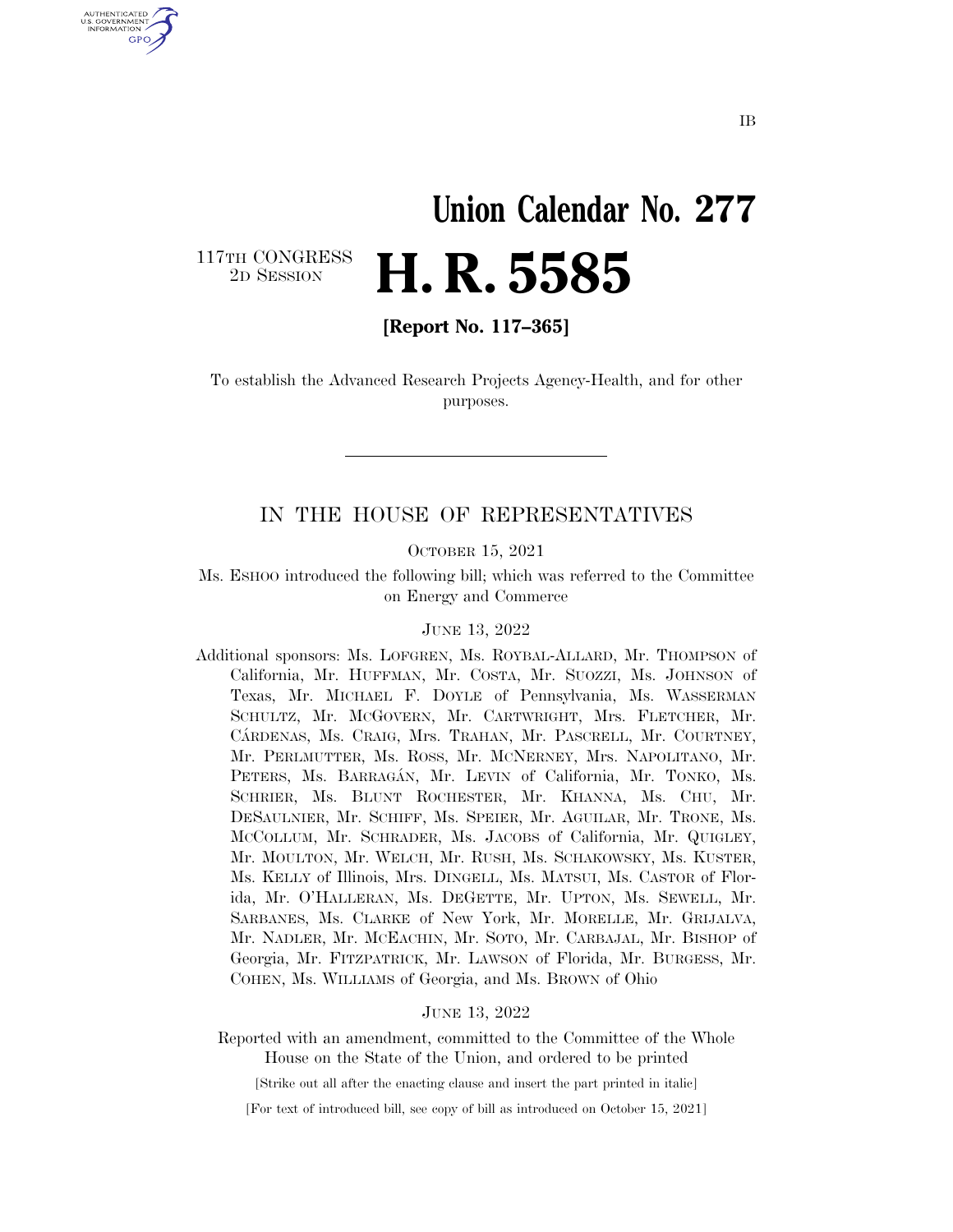### **A BILL**

2

To establish the Advanced Research Projects Agency-Health, and for other purposes.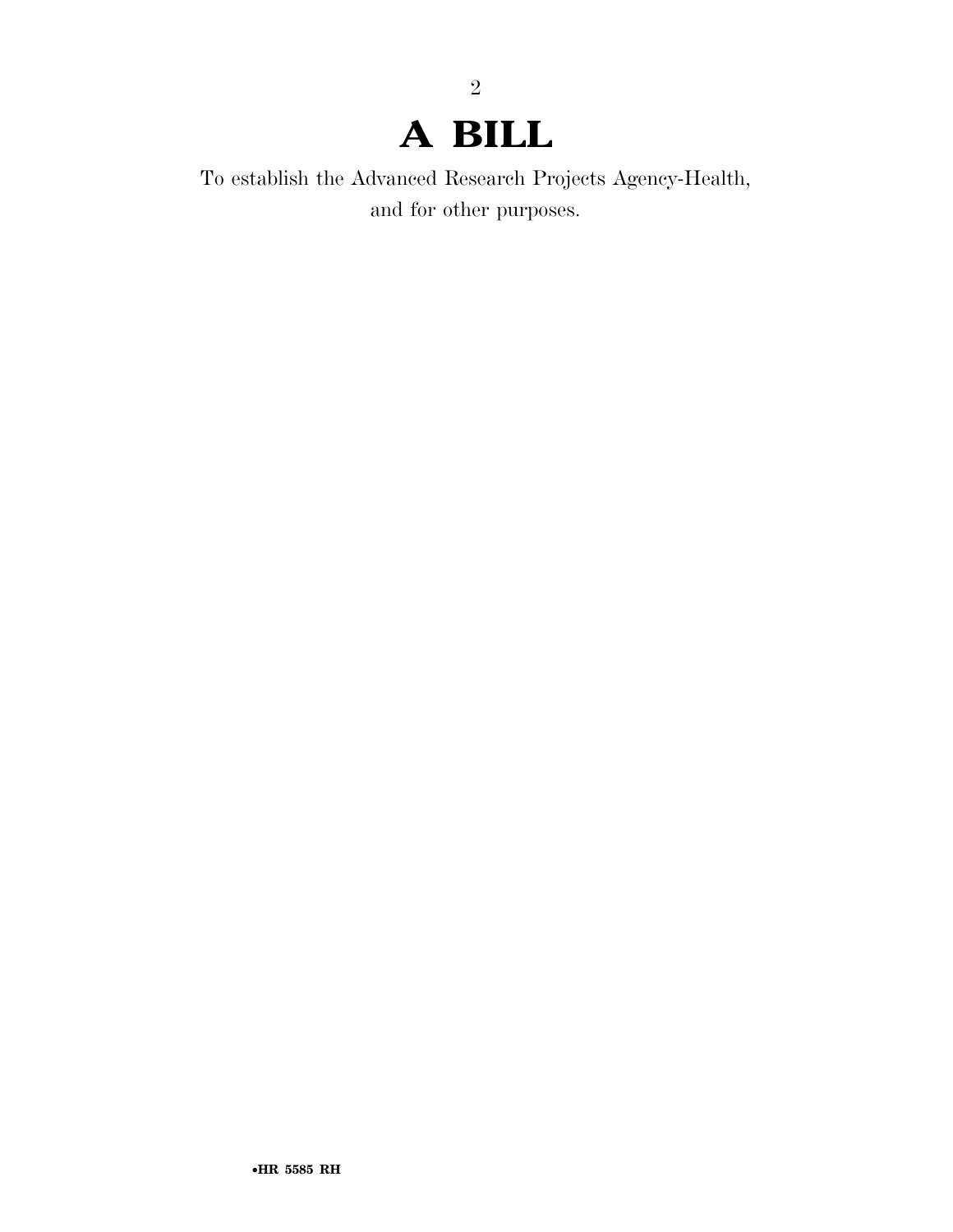*Be it enacted by the Senate and House of Representa- tives of the United States of America in Congress assembled, SECTION 1. SHORT TITLE. This Act may be cited as the ''Advanced Research Projects Agency–Health Act'' or the ''ARPA–H Act''. SEC. 2. ADVANCED RESEARCH PROJECTS AGENCY–HEALTH. Title IV of the Public Health Service Act (42 U.S.C. 281 et seq.) is amended by adding at the end the following: ''PART J—ADVANCED RESEARCH PROJECTS AGENCY–HEALTH ''SEC. 499A. ADVANCED RESEARCH PROJECTS AGENCY– HEALTH. ''(a) ESTABLISHMENT.—There is established, as an independent operating division within the Department of Health and Human Services, the Advanced Research Projects Agency–Health (in this part referred to as 'ARPA– H'). Not later than 180 days after the date of enactment of this part, the Secretary shall transfer all functions, per- sonnel, missions, activities, authorities, and funds of the Advanced Research Projects Agency for Health within the National Institutes of Health, as in existence on the date* 

 *of enactment of this part, to ARPA–H established by the preceding sentence.* 

*''(b) GOALS AND METHODS.—*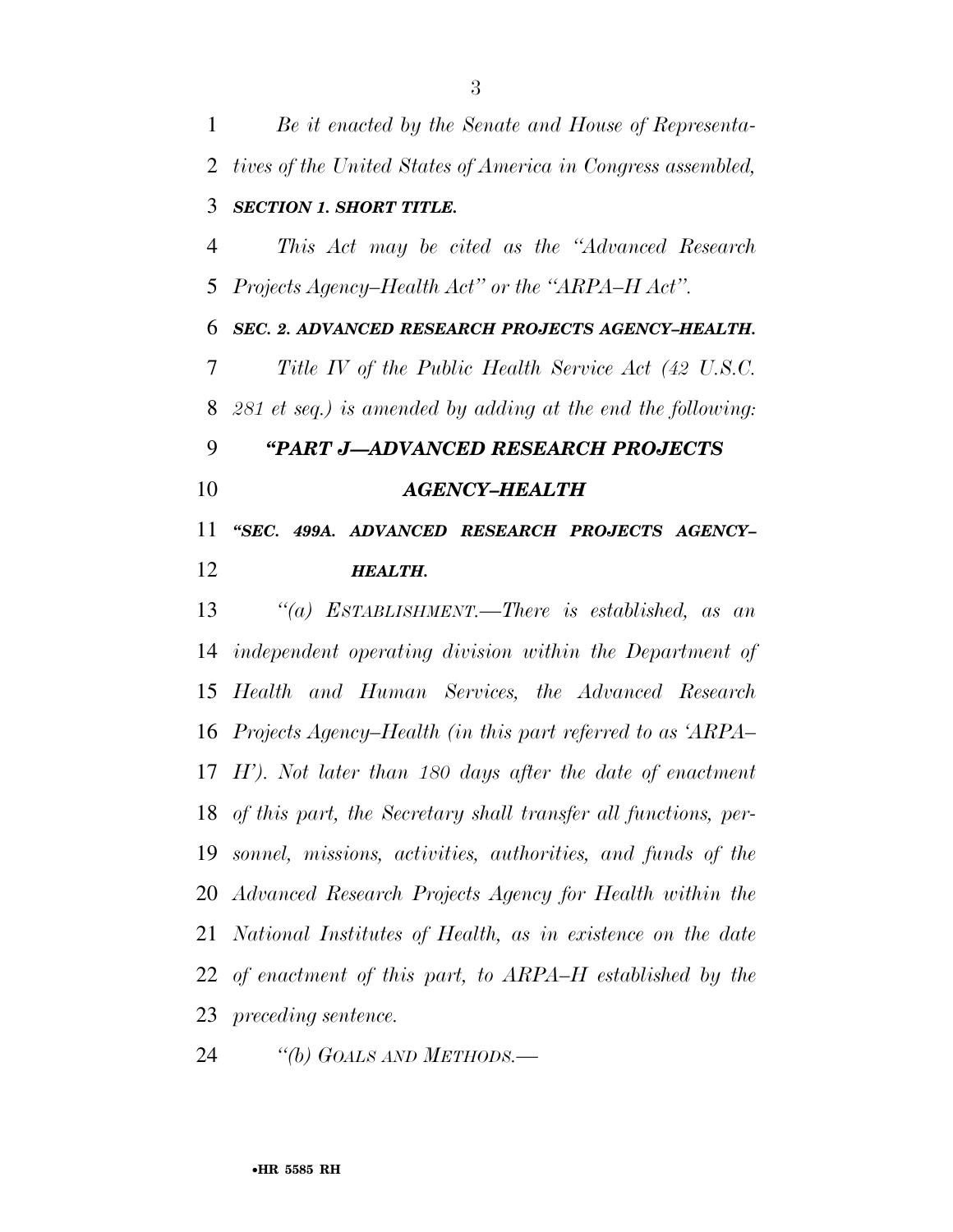| $\mathbf{1}$   | "(1) $GOALS$ —The goals of $ARPA-H$ shall be      |
|----------------|---------------------------------------------------|
| $\overline{2}$ | $to-$                                             |
| 3              | $\lq (A)$ foster the development of new, break-   |
| $\overline{4}$ | through capabilities, technologies, systems, and  |
| 5              | platforms to accelerate innovations in health and |
| 6              | medicine that are not being met by Federal pro-   |
| 7              | grams or private entities;                        |
| 8              | $\lq\lq B$ revolutionize detection, diagnosis,    |
| 9              | mitigation, prevention, treatment, and curing of  |
| 10             | serious diseases and medical conditions through   |
| 11             | the development of transformative health tech-    |
| 12             | <i>nologies</i> ;                                 |
| 13             | $\lq\lq C$ promote high-risk, high-reward inno-   |
| 14             | vation for the development and translation of     |
| 15             | transformative health technologies; and           |
| 16             | $"(D)$ contribute to ensuring the United          |
| 17             | States maintains—                                 |
| 18             | $``(i)$ global leadership in science and          |
| 19             | <i>innovation</i> ;                               |
| 20             | "(ii) the highest quality of life and             |
| 21             | health for its citizens; and                      |
| 22             | "(iii) an aggressive agenda for innova-           |
| 23             | tions to address global health threats that       |
| 24             | place United States citizens at risk.             |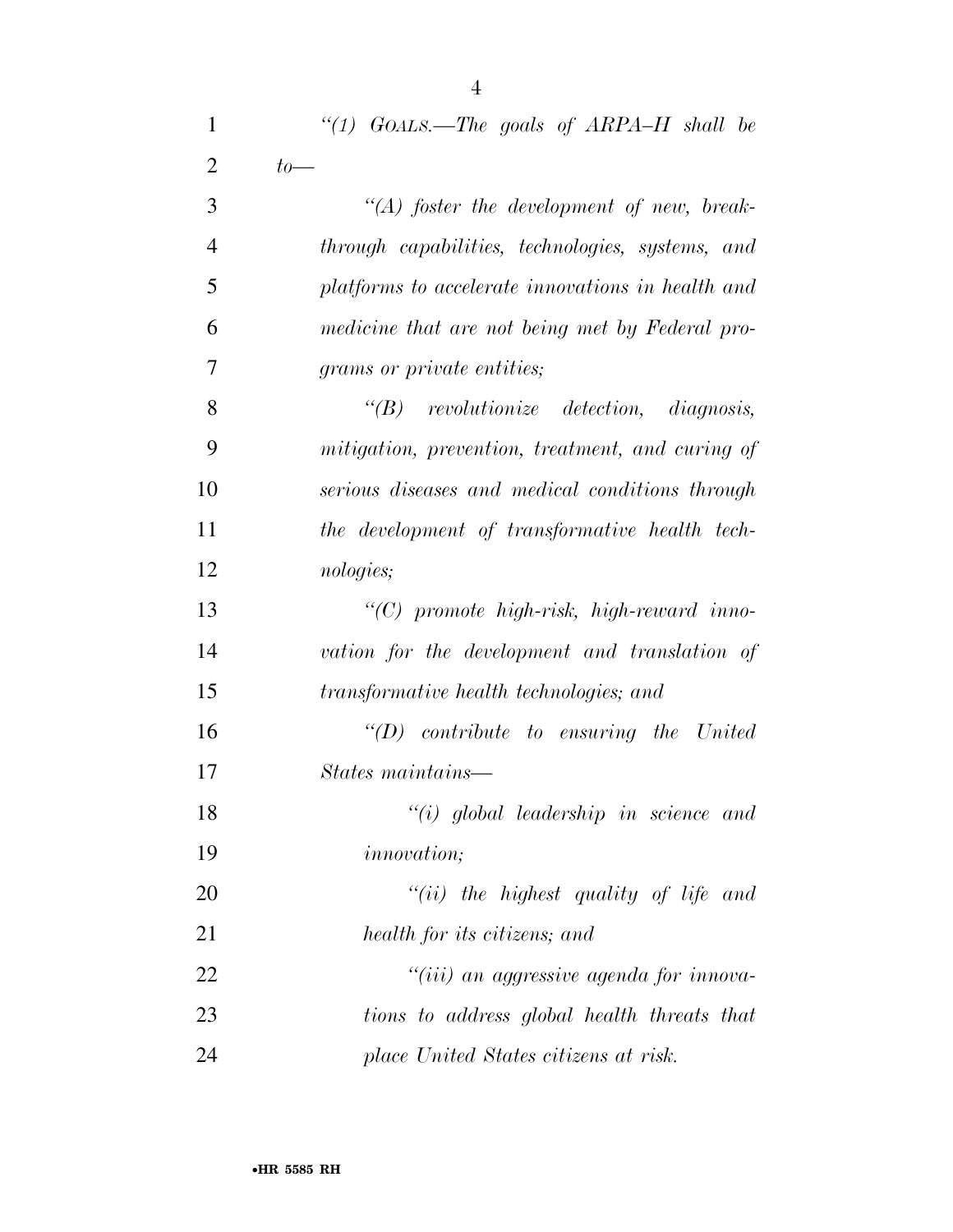| 1              | "(2) $METHODS. - ARPA-H$ shall achieve the               |
|----------------|----------------------------------------------------------|
| $\overline{2}$ | goals specified in paragraph $(1)$ by-                   |
| 3              | $\lq\lq (A)$ discovering, identifying, and<br>$pro-$     |
| $\overline{4}$ | moting revolutionary advances in<br>health               |
| 5              | sciences;                                                |
| 6              | $\lq\lq B$ translating scientific discoveries into       |
| 7              | <i>transformative health technologies;</i>               |
| 8              | $"$ (C) providing resources and support to               |
| 9              | create platform capabilities that draw on mul-           |
| 10             | <i>tiple disciplines</i> ;                               |
| 11             | "(D) using researchers in a wide range of                |
| 12             | disciplines, including the life sciences, the phys-      |
| 13             | <i>ical sciences, engineering, and the computational</i> |
| 14             | sciences;                                                |
| 15             | $\lq\lq (E)$ delivering advanced proofs of concept       |
| 16             | that demonstrate potentially clinically meaning-         |
| 17             | ful advances;                                            |
| 18             | $\lq\lq(F)$ developing new capabilities, advanced        |
| 19             | computational tools, predictive models, or ana-          |
| 20             | lytical techniques to identify potential targets         |
| 21             | and technological strategies for early disease de-       |
| 22             | <i>tection and intervention;</i>                         |
| 23             | $\lq\lq G$ accelerating transformational techno-         |
| 24             | logical advances in areas with limited technical         |
| 25             | certainty; and                                           |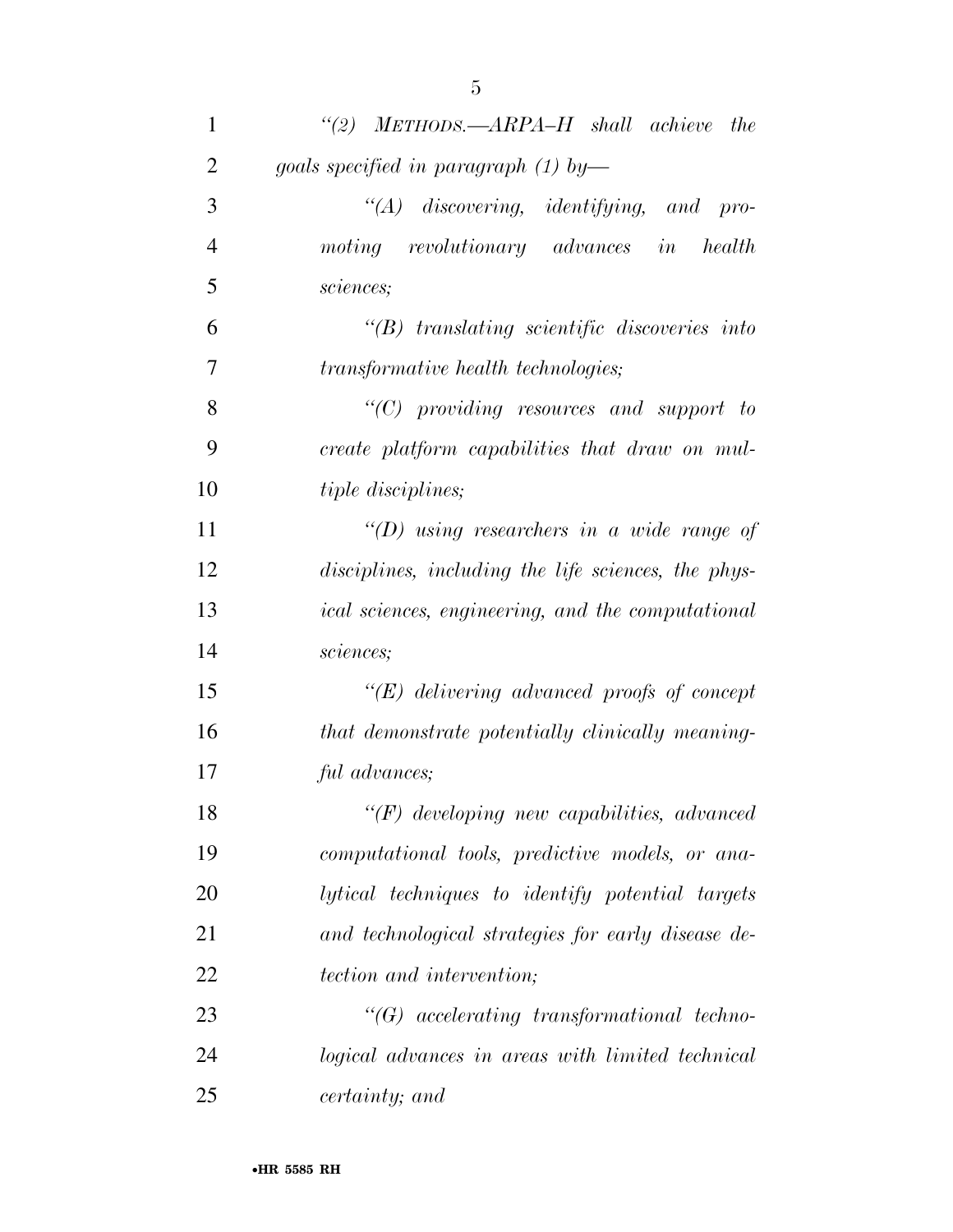| 1              | $H$ ) prioritizing investments based on such          |
|----------------|-------------------------------------------------------|
| $\overline{2}$ | considerations as—                                    |
| 3              | $\tilde{f}(i)$ scientific opportunity and unique-     |
| $\overline{4}$ | ness of fit to the strategies and operating           |
| 5              | practices of ARPA–H;                                  |
| 6              | $``(ii)$ the effect on disease burden, in-            |
| 7              | cluding unmet patient need, quality and               |
| 8              | disparity gaps, and the potential to pre-             |
| 9              | empt progression of serious disease; and              |
| 10             | $``(iii)$ the effect on the fiscal liability of       |
| 11             | the Federal Government with respect to                |
| 12             | health care and the ability to reduce the cost        |
| 13             | of care through innovation.                           |
| 14             | "(c) DIRECTOR.-                                       |
| 15             | "(1) IN GENERAL.—The President shall appoint          |
| 16             | with the advice and consent of the Senate, a director |
| 17             | of ARPA–H (in this part referred to as the Direc-     |
| 18             | $tor$ ).                                              |
| 19             | "(2) QUALIFICATIONS.—The Director shall be an         |
| 20             | individual who, by reason of professional background  |
| 21             | and experience, is especially qualified to manage—    |
| 22             | $"(A)$ research and advanced development              |
| 23             | programs; and                                         |
| 24             | $\lq\lq B$ large-scale, high-risk initiatives with    |
| 25             | respect to health research and technology develop-    |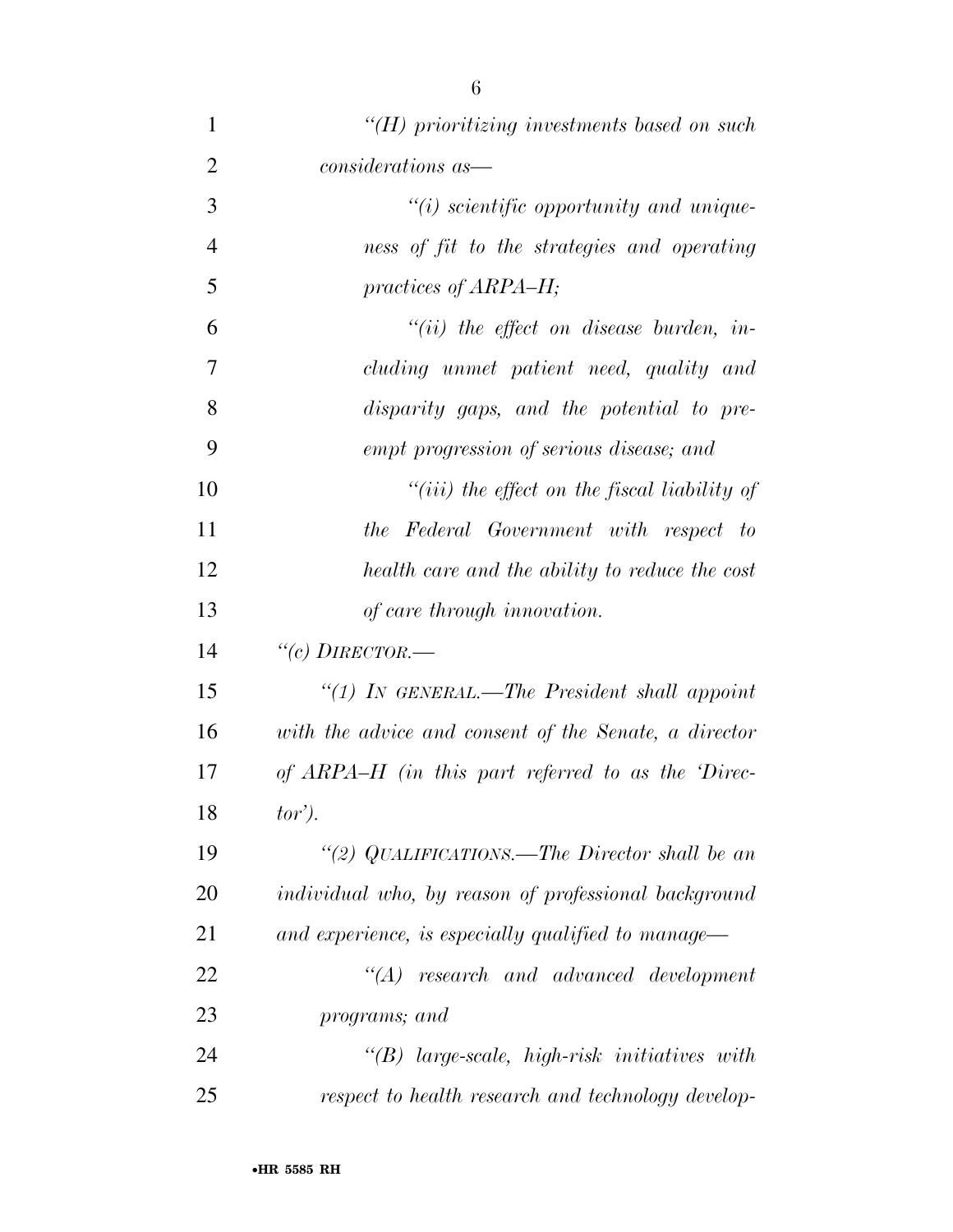| $\mathbf{1}$   | ment across multiple sectors, including gener-           |
|----------------|----------------------------------------------------------|
| $\overline{2}$ | ating transformative health technologies and im-         |
| 3              | proving health outcomes for patients.                    |
| $\overline{4}$ | "(3) RELATIONSHIP TO SECRETARY.—The Direc-               |
| 5              | tor shall report directly to the Secretary.              |
| 6              | "(4) $DUTIES.$ —The duties of the Director shall         |
| 7              | <i>include the following:</i>                            |
| 8              | $\lq\lq (A)$ Approve and terminate the projects          |
| 9              | and programs of ARPA-H.                                  |
| 10             | $\lq\lq B$ ) Set research and development prior-         |
| 11             | <i>ities with respect to the goals specified in sub-</i> |
| 12             | section (b) and manage the budget of ARPA–H.             |
| 13             | $\lq\lq$ (C) Develop funding criteria and assess the     |
| 14             | success of programs through the establishment of         |
| 15             | <i>technical milestones.</i>                             |
| 16             | $\lq (D)$ Advance the goals under subsection             |
| 17             | $(b)$ , through consideration of the advice of the       |
| 18             | ARPA-H Interagency Research Council estab-               |
| 19             | lished under subsection $(q)$ .                          |
| 20             | " $(E)$ Solicit data, as needed, from the Na-            |
| 21             | tional Institutes of Health and other relevant en-       |
| 22             | tities.                                                  |
| 23             | $``(F)$ Coordinate with the Director of the              |
| 24             | National Institutes of Health to ensure that the         |
| 25             | programs of ARPA–H build on, and are in-                 |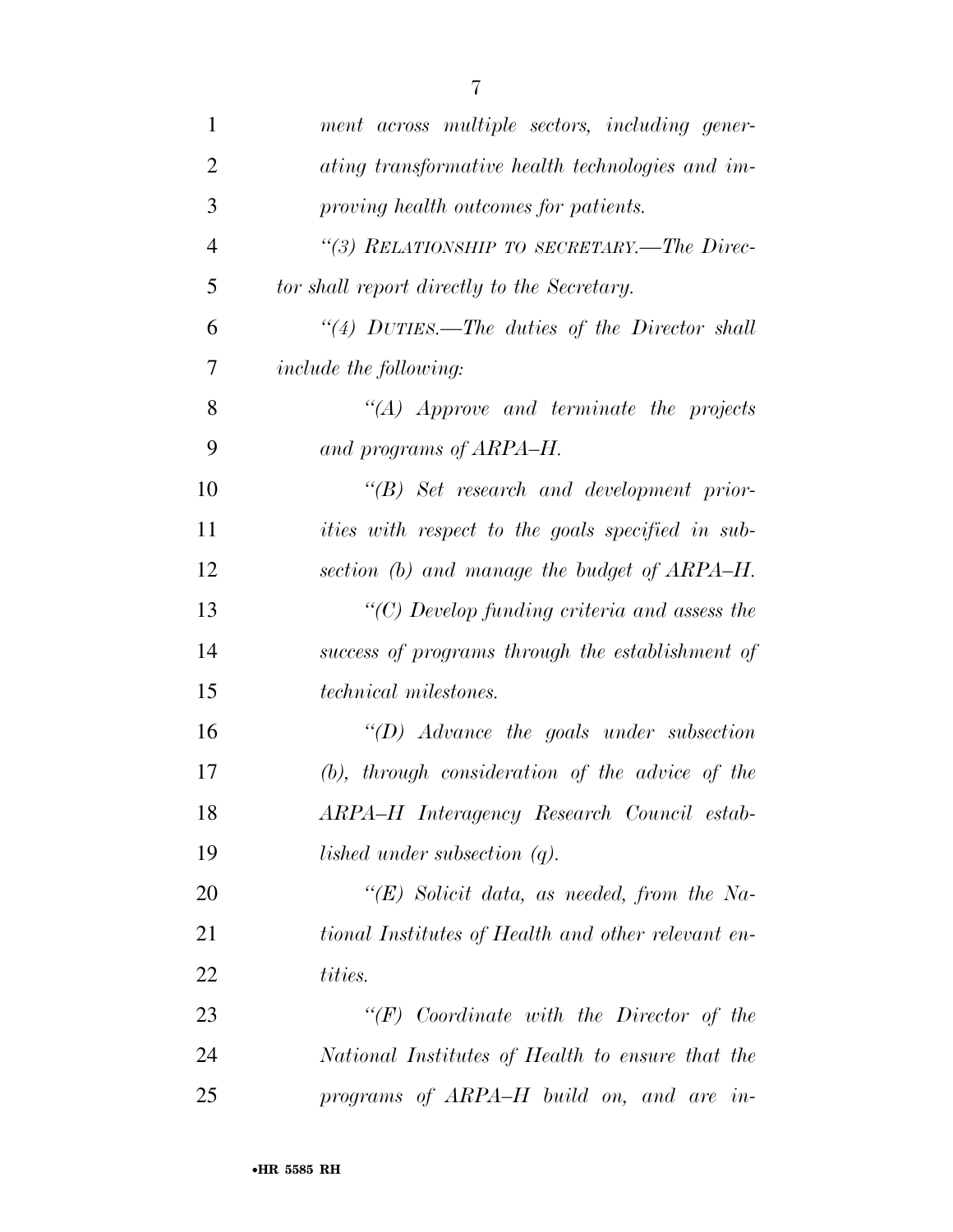| $\mathbf{1}$   | formed by, scientific research supported by the        |
|----------------|--------------------------------------------------------|
| $\overline{2}$ | National Institutes of Health.                         |
| 3              | $\lq\lq G$ Coordinate with the heads of Federal        |
| $\overline{4}$ | agencies and, to the extent practicable, ensure        |
| 5              | that the activities of ARPA–H supplement (and          |
| 6              | do not supplant) the efforts of other Federal          |
| $\overline{7}$ | <i>agencies.</i>                                       |
| 8              | "(H) Ensure $ARPA-H$ does not provide                  |
| 9              | funding for a project unless the program man-          |
| 10             | ager determines that the project meets the goals       |
| 11             | described in subsection $(b)(1)$ .                     |
| 12             | "(5) TERM.—The Director—                               |
| 13             | $\lq (A)$ shall be appointed for a 5-year term;        |
| 14             | and                                                    |
| 15             | $\lq\lq(B)$ may be reappointed for 1 consecutive       |
| 16             | 5-year term.                                           |
| 17             | "(6) AUTONOMY OF AGENCY REGARDING REC-                 |
| 18             | OMMENDATIONS AND TESTIMONY.- No officer or agen-       |
| 19             | cy of the United States shall have any authority to    |
| 20             | require the Director or any other officer of ARPA–H    |
| 21             | to submit legislative recommendations, or testimony    |
| 22             | or comments on legislation, to any officer or agency   |
| 23             | of the United States for approval, comments, or re-    |
| 24             | view prior to the submission of such recommenda-       |
| 25             | tions, testimony, or comments to the Congress, if such |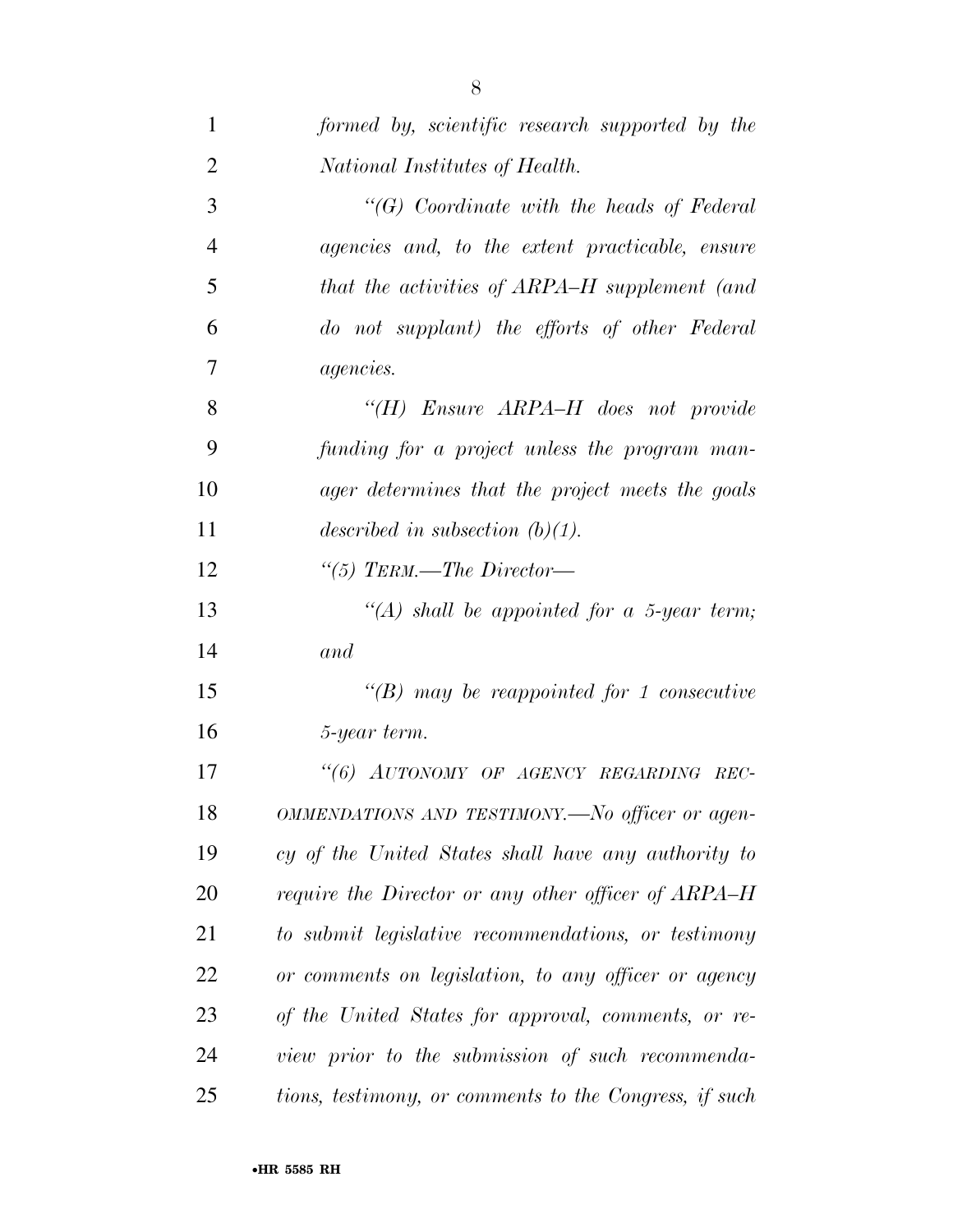| $\mathbf{1}$   | recommendations, testimony, or comments to the Con-           |
|----------------|---------------------------------------------------------------|
| $\overline{2}$ | gress include a statement indicating that the views           |
| 3              | expressed therein are those of the Director or such offi-     |
| $\overline{4}$ | cer, and do not necessarily reflect the views of the          |
| 5              | President or another agency.                                  |
| 6              | "(7) DELEGATION OF AUTHORITY.—The Director                    |
| 7              | may delegate to any duly authorized employee, rep-            |
| 8              | resentative, or agent any power vested in the Director        |
| 9              | by law, except that the Director may not delegate the         |
| 10             | power to appoint the Deputy Director under para-              |
| 11             | $graph(8)$ .                                                  |
| 12             | "(8) DEPUTY DIRECTOR.—The Director shall ap-                  |
| 13             | point a deputy director to serve as the first assistant       |
| 14             | to the office.                                                |
| 15             | APPLICATION OF PAPERWORK REDUCTION<br>$\lq (d)$               |
| 16             | ACT.—The Director may waive the requirements of sub-          |
| 17             | chapter I of chapter 35 of title 44, United States Code (com- |
|                | 18 monly referred to as the 'Paperwork Reduction Act') with   |
|                | 19 respect to the methods described in subsection $(b)(2)$ .  |
| 20             | "(e) PROTECTION OF INFORMATION.—The following                 |
| 21             | types of information collected by ARPA–H from recipients      |
|                | 22 of financial assistance awards shall be considered commer- |
|                | 23 cial and financial information obtained from a person and  |
|                | 24 privileged or confidential and not subject to disclosure   |
|                |                                                               |

*under section 552(b)(4) of title 5, United States Code:*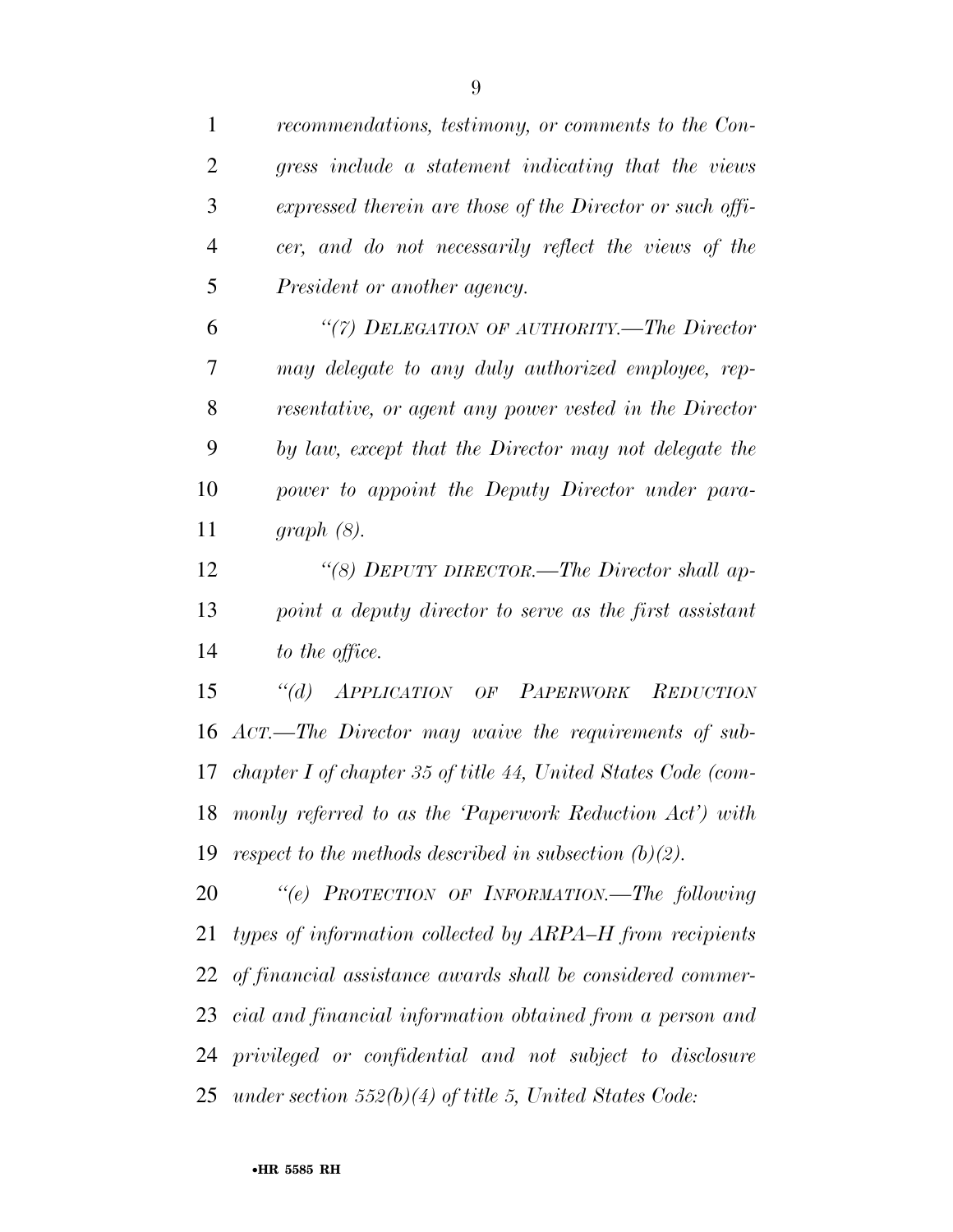| 1              | $"(1)$ Plans for commercialization of technologies          |
|----------------|-------------------------------------------------------------|
| $\overline{2}$ | developed under the award, including business plans,        |
| 3              | technology-to market plans, market studies, and cost        |
| $\overline{4}$ | and performance models.                                     |
| 5              | $\lq(2)$ Investments provided to an awardee from            |
| 6              | third parties (such as venture capital firms, hedge         |
| 7              | funds, and private equity firms), including amounts         |
| 8              | and the percentage of ownership of the awardee pro-         |
| 9              | vided in return for the investments.                        |
| 10             | $\lq(3)$ Additional financial support that<br><i>the</i>    |
| 11             | $awardee$ —                                                 |
| 12             | "(A) plans to invest or has invested in the                 |
| 13             | technology developed under the award; or                    |
| 14             | $\lq\lq(B)$ is seeking from third parties.                  |
| 15             | $"(4)$ Revenue from the licensing or sale of new            |
| 16             | products or services resulting from research conducted      |
| 17             | under the award.                                            |
| 18             | "(f) SHARING INFORMATION WITH THE CENTERS FOR               |
| 19             | MEDICARE & MEDICAID SERVICES.—The Director shall            |
|                | 20 timely share relevant information with the Administrator |
|                | 21 of the Centers for Medicare & Medicaid Services that may |
|                | 22 help to expedite determinations of coverage of trans-    |
|                | 23 formative health technologies developed by ARPA–H.       |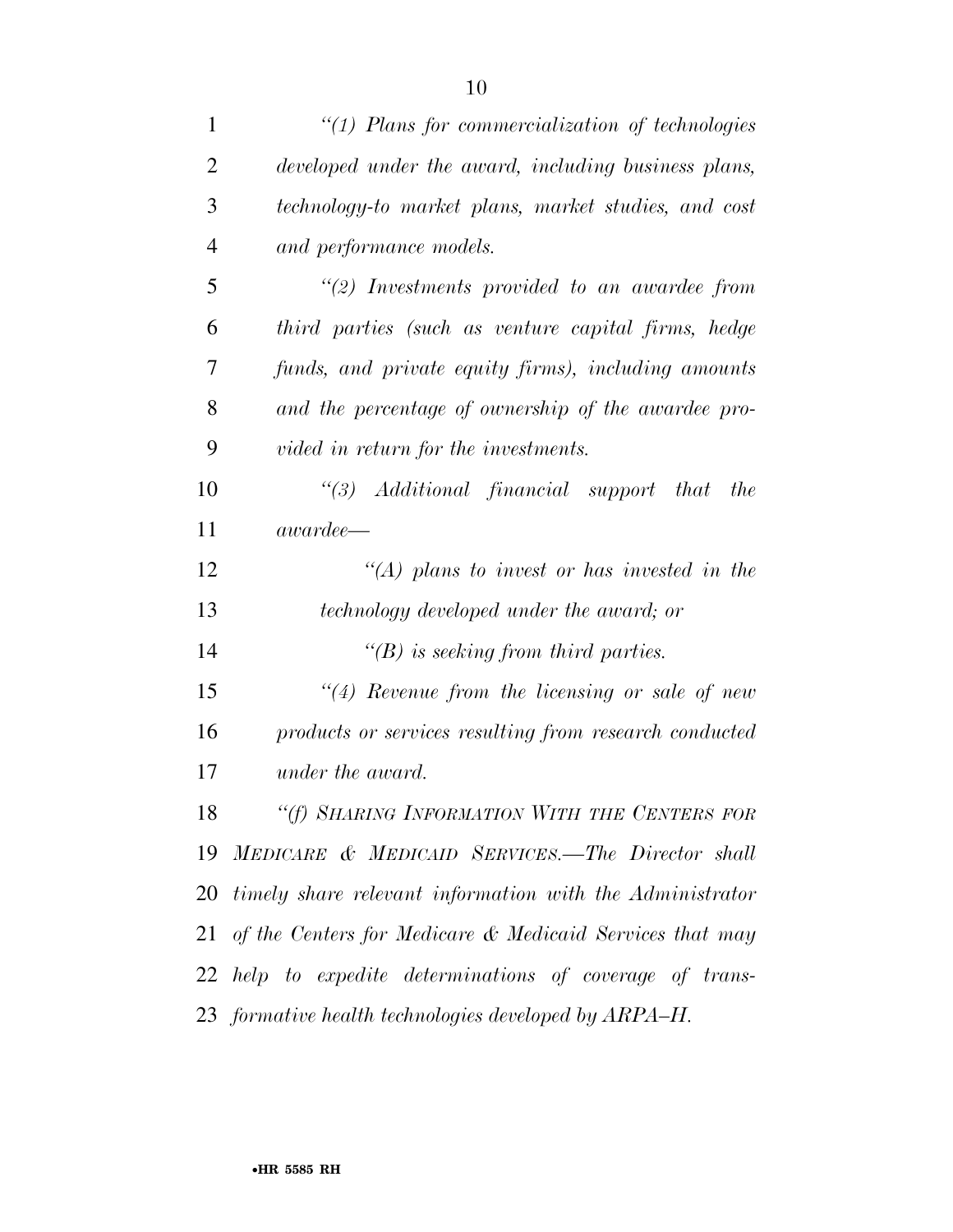*''(g) EXPEDITING BREAKTHROUGHS THROUGH CO- OPERATION WITH THE FOOD AND DRUG ADMINISTRA-TION.—* 

 *''(1) IN GENERAL.—The Secretary, acting through the Commissioner of Food and Drugs and in consultation with the Director, may take actions to facilitate translation of transformative health tech- nology into tangible solutions for patients and to ex- pedite development of drugs, devices, and biological products, including through—* 

 *''(A) helping to ensure that drug, device, or biological product development programs, in as efficient a manner as possible, gather the non- clinical and clinical data necessary to advancing the development of such products and to obtain- ing their approval, licensure, or clearance, as applicable, by the Food and Drug Administra- tion under sections 505, 510(k), and 515 of the Federal Food, Drug, and Cosmetic Act and sec-tion 351 of this Act;* 

 *''(B) expediting review of investigational new drug applications under section 505(i) of the Federal Food, Drug, and Cosmetic Act, re- view of investigational device exemptions under section 520(g) of such Act, and review of appli-*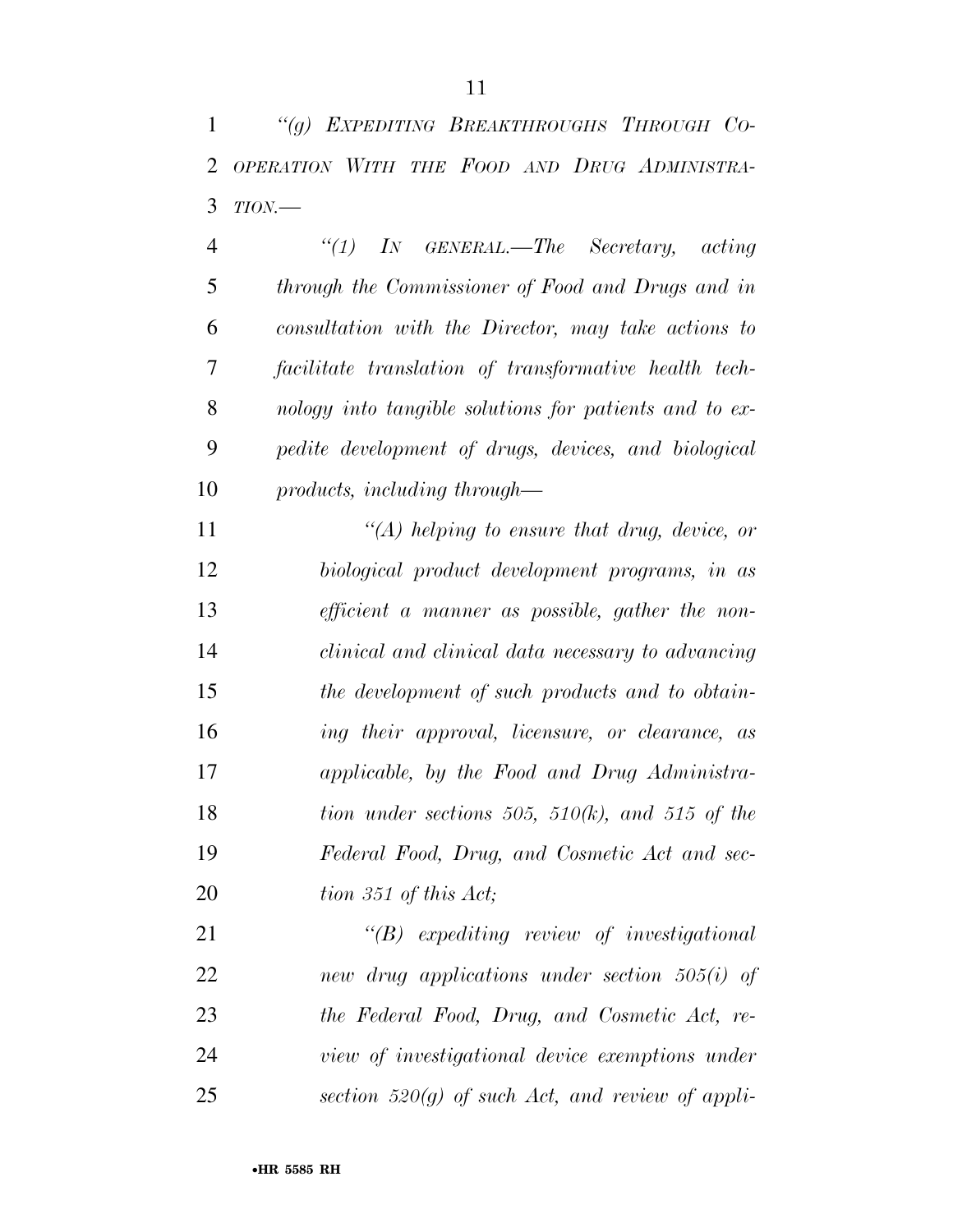| 1              | cations for approval, licensure, and clearance of        |
|----------------|----------------------------------------------------------|
| $\overline{2}$ | drugs, devices, or biological products under sec-        |
| 3              | tions 505, 510 $(k)$ , and 515 of such Act, and sec-     |
| $\overline{4}$ | tion 351 of this Act; and                                |
| 5              | $\lq\lq C$ meeting at appropriate intervals with         |
| 6              | the Director and any member of the ARPA–H                |
| 7              | Interagency Research Council to discuss the de-          |
| 8              | velopment status of drugs, devices, or biological        |
| 9              | products and projects that are the highest prior-        |
| 10             | <i>ities to ARPA–H, unless the Director and the</i>      |
| 11             | Commissioner of Food and Drugs determine that            |
| 12             | any such meetings are not necessary.                     |
| 13             | "(2) RELATION TO OTHERWISE AUTHORIZED AC-                |
| 14             | TIVITIES OF THE FDA.—The authority specified in          |
| 15             | paragraph (1) shall not be construed as limiting the     |
| 16             | authority of the Secretary, acting through the Com-      |
| 17             | missioner of Food and Drugs, with respect to the re-     |
| 18             | view and approval, clearance, authorization for emer-    |
| 19             | gency use, or licensure of drugs, devices, or biological |
| 20             | products under the Federal Food, Drug, and Cosmetic      |
| 21             | Act or section 351 of this Act.                          |
| 22             | "(3) REIMBURSEMENT.—The Director, using                  |
| 23             | funds made available to ARPA–H, may reimburse the        |
| 24             | Food and Drug Administration for expenditures            |
| 25             | made by the Food and Drug Administration for ac-         |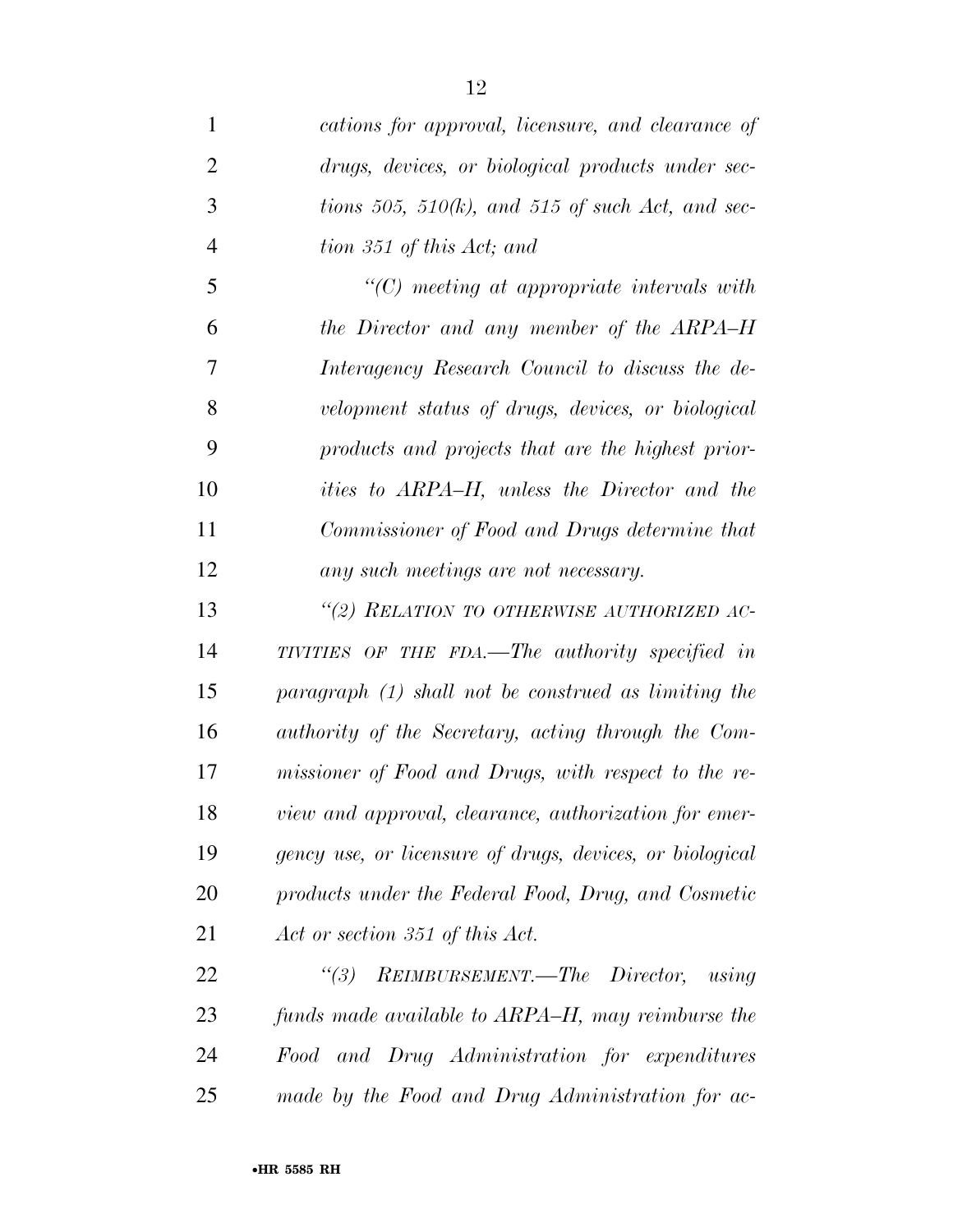| 1              | tivities carried out under this section that have been  |
|----------------|---------------------------------------------------------|
| $\overline{2}$ | <i>identified by the Commissioner of Food and Drugs</i> |
| 3              | and the Director as being carried out by the Food and   |
| $\overline{4}$ | Drug Administration.                                    |
| 5              | "(h) $A\text{WARDS}$ .                                  |
| 6              | "(1) In GENERAL.—In carrying out this section,          |
| 7              | the Director may make awards including—                 |
| 8              | $\lq\lq (A)$ grants and cooperative agreements,         |
| 9              | which shall—                                            |
| 10             | $\lq\lq(i)$ be subject to the uniform adminis-          |
| 11             | trative requirements, cost principles, and              |
| 12             | <i>audit requirements for Federal awards con-</i>       |
| 13             | tained in part 200 of title 2, Code of Fed-             |
| 14             | eral Regulations (or successor regulations);            |
| 15             | and                                                     |
| 16             | $``(ii)$ include the total line-item and                |
| 17             | <i>itemized indirect facilities and administra-</i>     |
| 18             | tive costs that shall be made publicly avail-           |
| 19             | able and published in a machine-readable                |
| 20             | format;                                                 |
| 21             | $\lq\lq(B)$ contracts subject to the Federal Acqui-     |
| 22             | sition Regulation;                                      |
| 23             | $"$ (C) multi-year contracts under section              |
| 24             | 3903 of title 41, United States Code;                   |
| 25             | "(D) prizes; and                                        |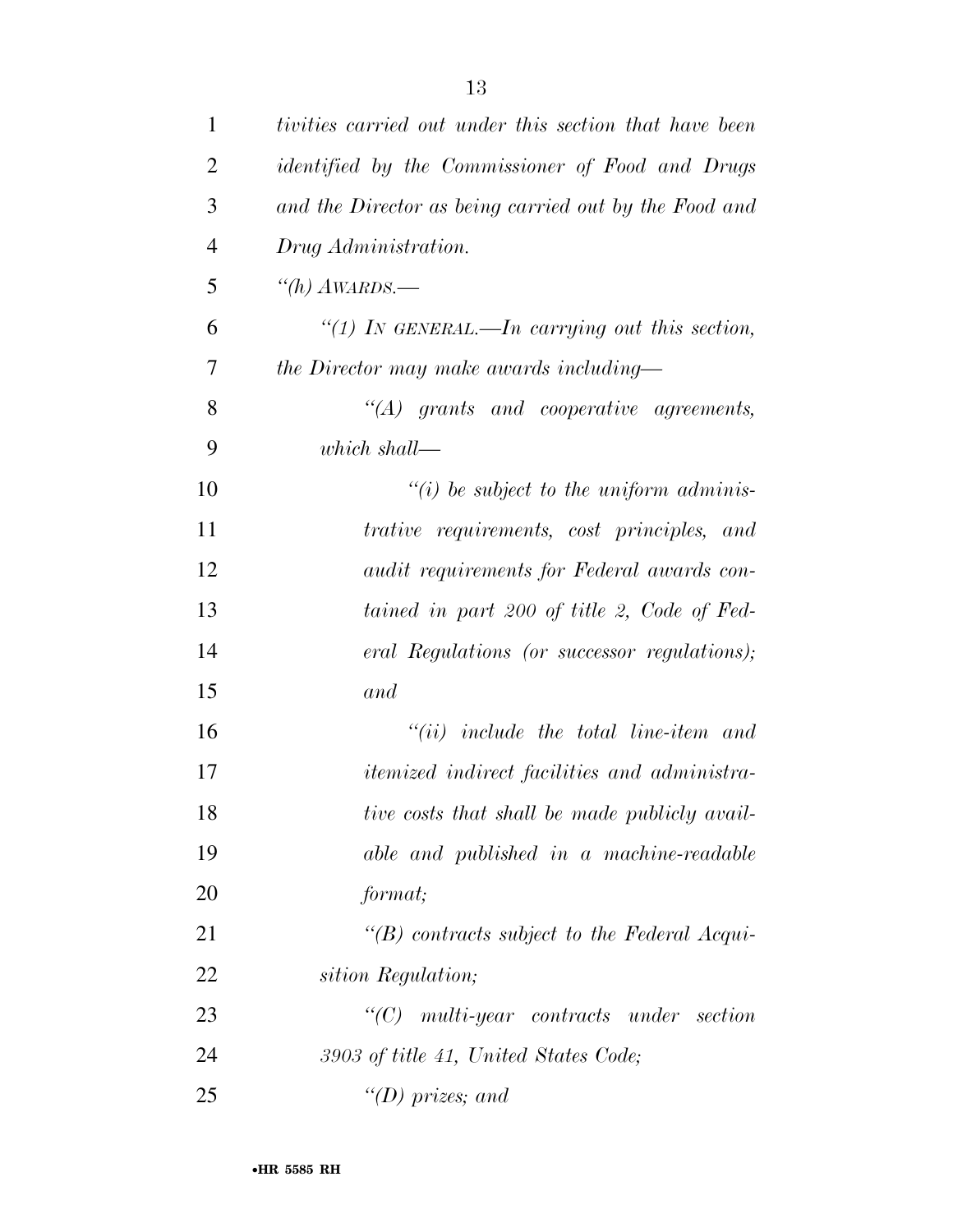| $\mathbf{1}$   | $\lq\lq(E)$ other transactions.                           |
|----------------|-----------------------------------------------------------|
| $\overline{2}$ | EXEMPTIONS FOR CERTAIN<br>(2)<br>$REQUIRE-$               |
| 3              | MENTS.—Research funded by ARPA-H shall not be             |
| $\overline{4}$ | subject to the requirements of section $406(a)(3)(A)(ii)$ |
| 5              | or section 492.                                           |
| 6              | "(i) FACILITIES AUTHORITY.—                               |
| 7              | "(1) IN GENERAL.—The Director may acquire                 |
| 8              | (by purchase, lease, condemnation, or otherwise), con-    |
| 9              | struct, improve, repair, operate, and maintain such       |
| 10             | real and personal property as may be necessary to         |
| 11             | carry out this section.                                   |
| 12             | "(2) LEASE OF NONEXCESS PROPERTY.—The $Di-$               |
| 13             | rector may enter into a lease under this section with     |
| 14             | any person or entity (including another department        |
| 15             | or agency of the Federal Government or an entity of       |
| 16             | a State or local government) with regard to any non-      |
| 17             | excess real property and related personal property        |
| 18             | under the jurisdiction of the Director.                   |
| 19             | "(3) UTILIZATION OF LEASE FUNDS.-                         |
| 20             | "(A) IN GENERAL.—The Director may uti-                    |
| 21             | <i>lize</i> , without further appropriation, amounts of   |
| 22             | cash consideration received for a lease entered           |
| 23             | into under this subsection to cover the full costs        |
| 24             | to ARPA–H in connection with the lease. Funds             |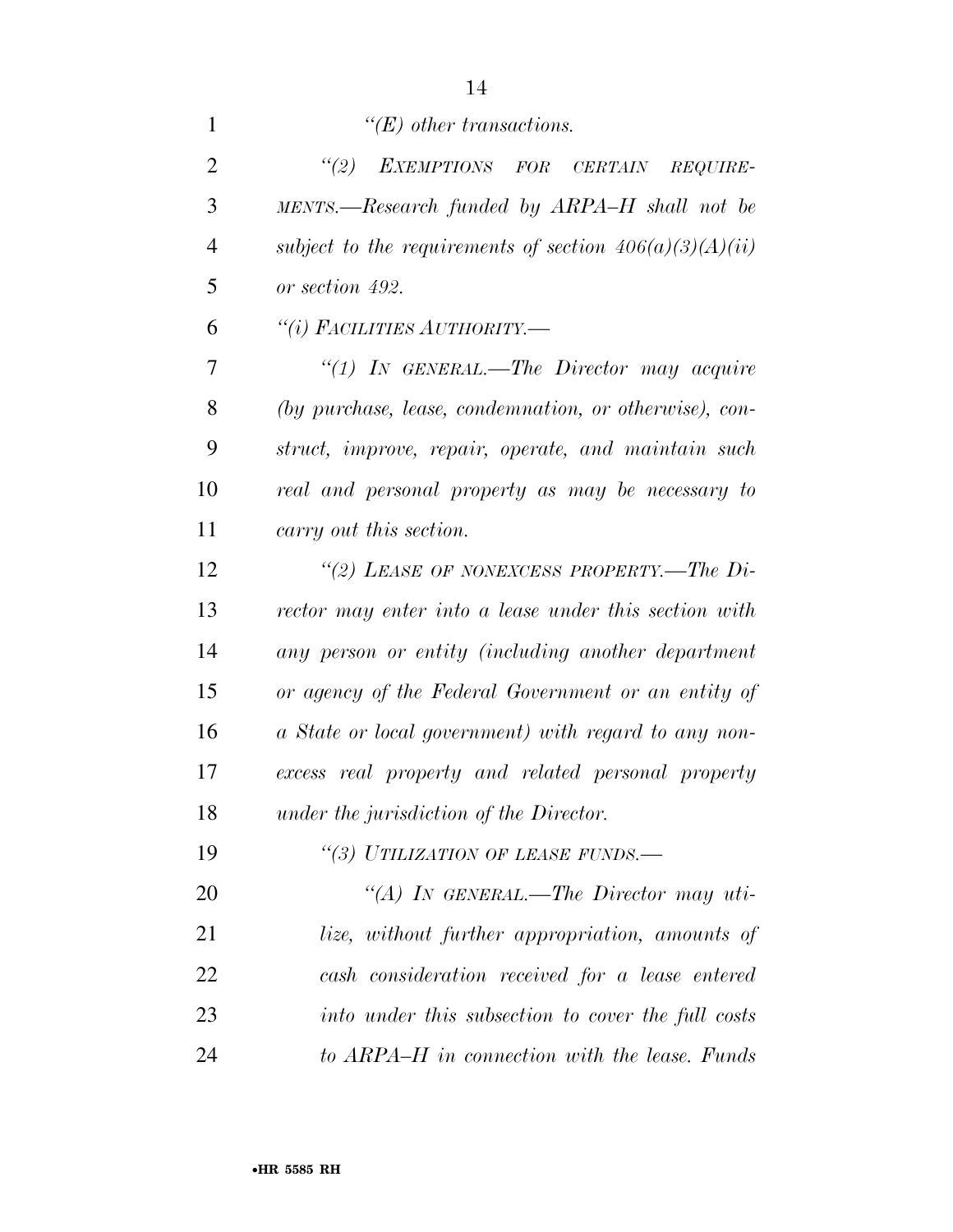| $\mathbf{1}$   | received as such cash consideration shall remain |
|----------------|--------------------------------------------------|
| $\overline{2}$ | <i>available until expended.</i>                 |
| 3              | "(B) CAPITAL REVITALIZATION AND<br>$IM-$         |
| $\overline{4}$ | $PROVEMENTS.$ $-Of$ any amounts of cash consid-  |
| 5              | eration received under this subsection that are  |
| 6              | not utilized in accordance with subparagraph     |
| 7              | $(A)$ , without further appropriation—           |
| 8              | $\lq\lq(i)$ 35 percent shall—                    |
| 9              | $\lq (I)$ be deposited in a capital              |
| 10             | asset account to be established by the           |
| 11             | Director;                                        |
| 12             | $``(II)$ be available for mainte-                |
| 13             | nance, capital revitalization, and im-           |
| 14             | provements of the real property assets           |
| 15             | and related personal property under              |
| 16             | the jurisdiction of the Director; and            |
| 17             | "(III) remain available until ex-                |
| 18             | pended; and                                      |
| 19             | $``(ii)$ the remaining 65 percent shall be       |
| 20             | available to the respective center or facility   |
| 21             | of ARPA-H engaged in the lease of non-           |
| 22             | real property, and shall remain<br>excess        |
| 23             | available until expended for maintenance,        |
| 24             | capital revitalization, and improvements of      |
| 25             | the real property assets and related personal    |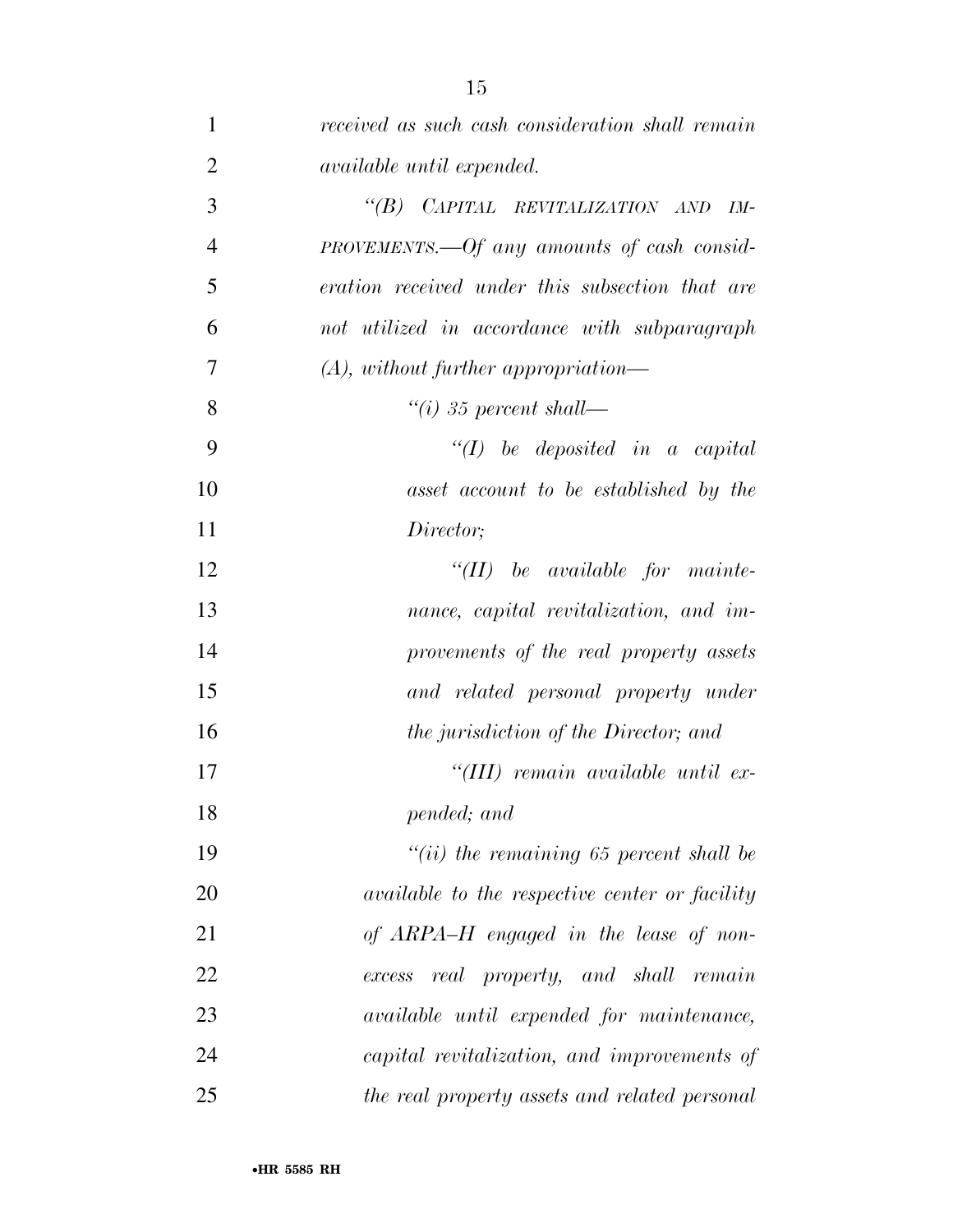| $\mathbf{1}$   | property at the respective center or facility       |
|----------------|-----------------------------------------------------|
| $\overline{2}$ | subject to the concurrence of the Director.         |
| 3              | "(C) NO UTILIZATION FOR DAILY OPER-                 |
| $\overline{4}$ | ATING COSTS.—Amounts utilized under subpara-        |
| 5              | $graph$ (B) may not be utilized for daily oper-     |
| 6              | <i>ating costs.</i>                                 |
| 7              | "(4) LOCATIONS.—                                    |
| 8              | "(A) IN GENERAL.— $ARPA-H$ , including its          |
| 9              | headquarters, shall not be located on any part of   |
| 10             | the existing National Institutes of Health cam-     |
| 11             | puses.                                              |
| 12             | " $(B)$ CONSIDERATIONS.—In determining              |
| 13             | the location of facilities, the Director shall make |
| 14             | a fair and open consideration of-                   |
| 15             | $"(i)$ the characteristics of the intended          |
| 16             | <i>location</i> ; and                               |
| 17             | $``(ii)$ the extent to which such location          |
| 18             | will facilitate advancement of the goals and        |
| 19             | methods specified in subsection $(b)$ .             |
| 20             | "(j) PERSONNEL.—                                    |
| 21             | "(1) IN GENERAL.—The Director may—                  |
| 22             | $\lq (A)$ make and rescind appointments of sci-     |
| 23             | entific, engineering, medical, and professional     |
| 24             | personnel, which may include temporary or           |
| 25             | time-limited appointments as determined by the      |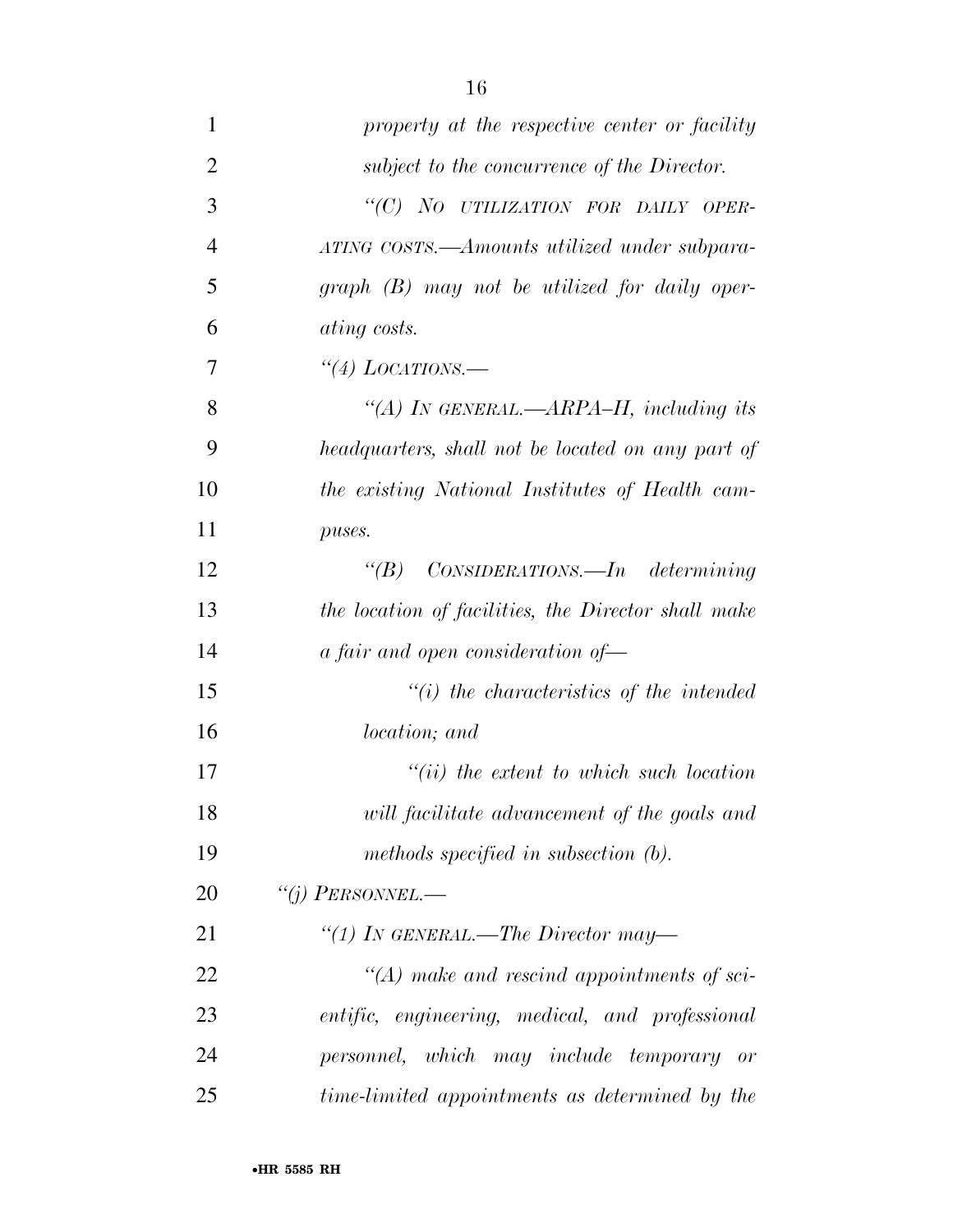| $\mathbf{1}$   | Director to fulfill the mission of ARPA–H, with-            |
|----------------|-------------------------------------------------------------|
| $\overline{2}$ | out regard to any provision in title 5, United              |
| 3              | States Code, governing appointments and remov-              |
| $\overline{4}$ | als under the civil service laws, and fix the base          |
| 5              | pay compensation of such personnel at a rate to             |
| 6              | be determined by the Director, up to the amount             |
| 7              | of annual compensation (excluding expenses)                 |
| 8              | specified in section 102 of title 3, United States          |
| 9              | Code; and                                                   |
| 10             | $\lq\lq B$ contract with private recruiting firms           |
| 11             | for the hiring of qualified staff referenced in sub-        |
| 12             | paragnph(A).                                                |
| 13             | "(2) ADDITIONAL STAFF.—The Director may use,                |
| 14             | to the same extent and in the same manner as the            |
| 15             | Secretary, all authorities in existence on the date of      |
| 16             | the enactment of this section that are provided to the      |
| 17             | Secretary to hire administrative, financial, contracts,     |
| 18             | legislative affairs, information technology, ethics, and    |
| 19             | communications staff, and such other staff as may be        |
| 20             | <i>identified by the Director as necessary to carry out</i> |
| 21             | this section.                                               |
| 22             | "(3) ADDITIONAL CONSIDERATIONS.—In<br>$ap-$                 |
| 23             | pointing personnel under this subsection, the Direc-        |
| 24             | $tor$ —                                                     |
| 25             | $\lq (A)$ may contract with private entities;               |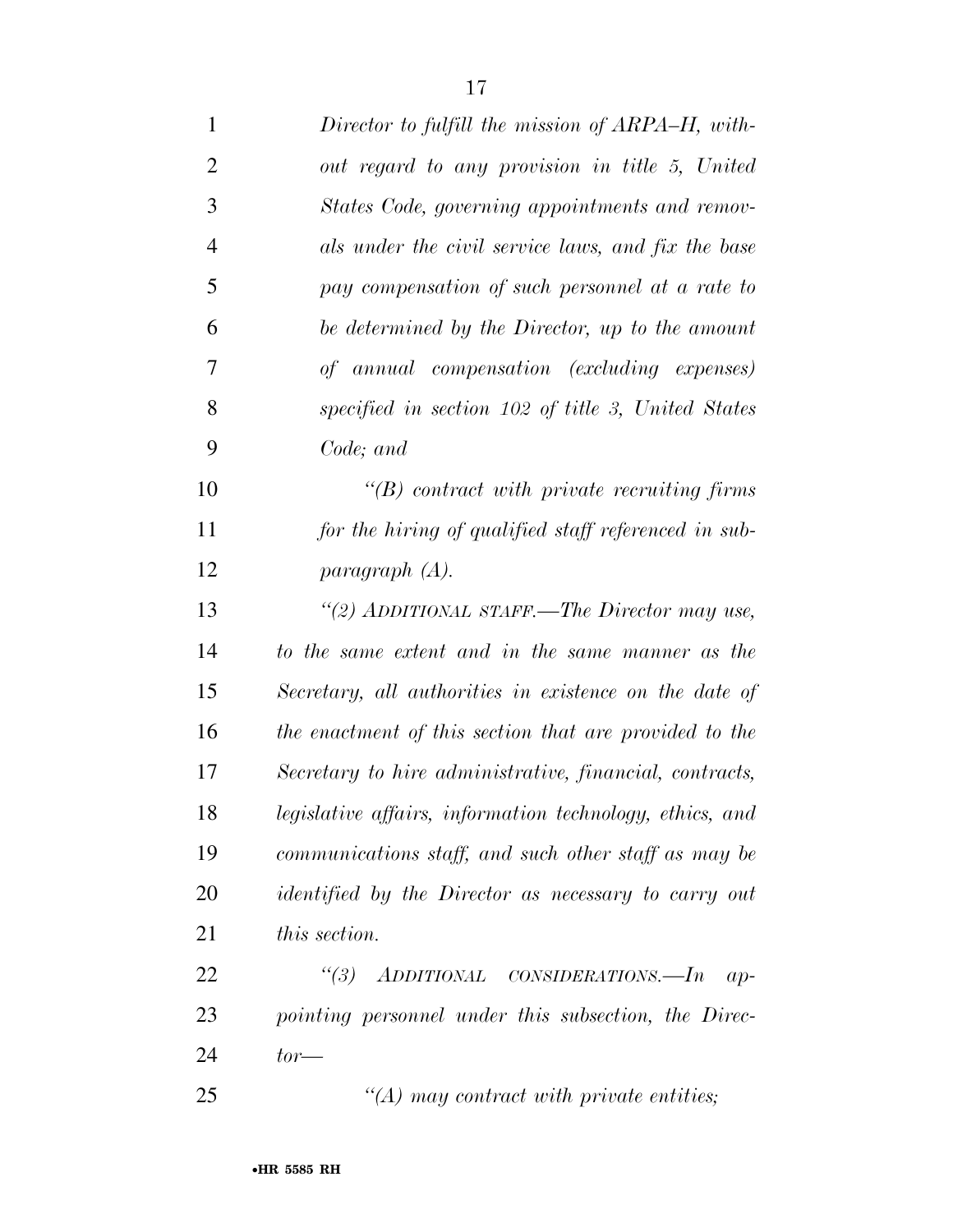| $\mathbf{1}$   | $\lq\lq(B)$ shall make efforts to recruit and retain   |
|----------------|--------------------------------------------------------|
| $\overline{2}$ | a diverse workforce, including individuals under-      |
| 3              | represented in science and medicine and racial         |
| $\overline{4}$ | and ethnic minorities (as long as such efforts         |
| 5              | comply with applicable Federal civil rights law);      |
| 6              | and                                                    |
| $\tau$         | "(C) shall recruit program managers with               |
| 8              | expertise in a wide range of relevant disciplines,     |
| 9              | including life sciences, the physical sciences, en-    |
| 10             | <i>gineering, and the computational sciences.</i>      |
| 11             | "(4) ADDITIONAL HIRING AUTHORITY.—To the               |
| 12             | extent needed to carry out the authorities vested by   |
| 13             | paragraph (1), the Director may utilize hiring au-     |
| 14             | thorities under sections 3371 through 3376 of title 5, |
| 15             | United States Code, to staff ARPA–H with employees     |
| 16             | from other Federal agencies, State and local govern-   |
| 17             | ments, Indian Tribes and Tribal organizations, insti-  |
| 18             | tutions of higher education, and other organizations,  |
| 19             | as described in such sections.                         |
| 20             | "(5) EXISTING AUTHORITIES.—The authorities             |
| 21             | granted by this section are—                           |
| 22             | $\lq\lq (A)$ in addition to existing authorities       |
| 23             | granted to the Secretary; and                          |
| 24             | $\lq\lq(B)$ are not intended to supersede or mod-      |
| 25             | <i>ify any existing authorities.</i>                   |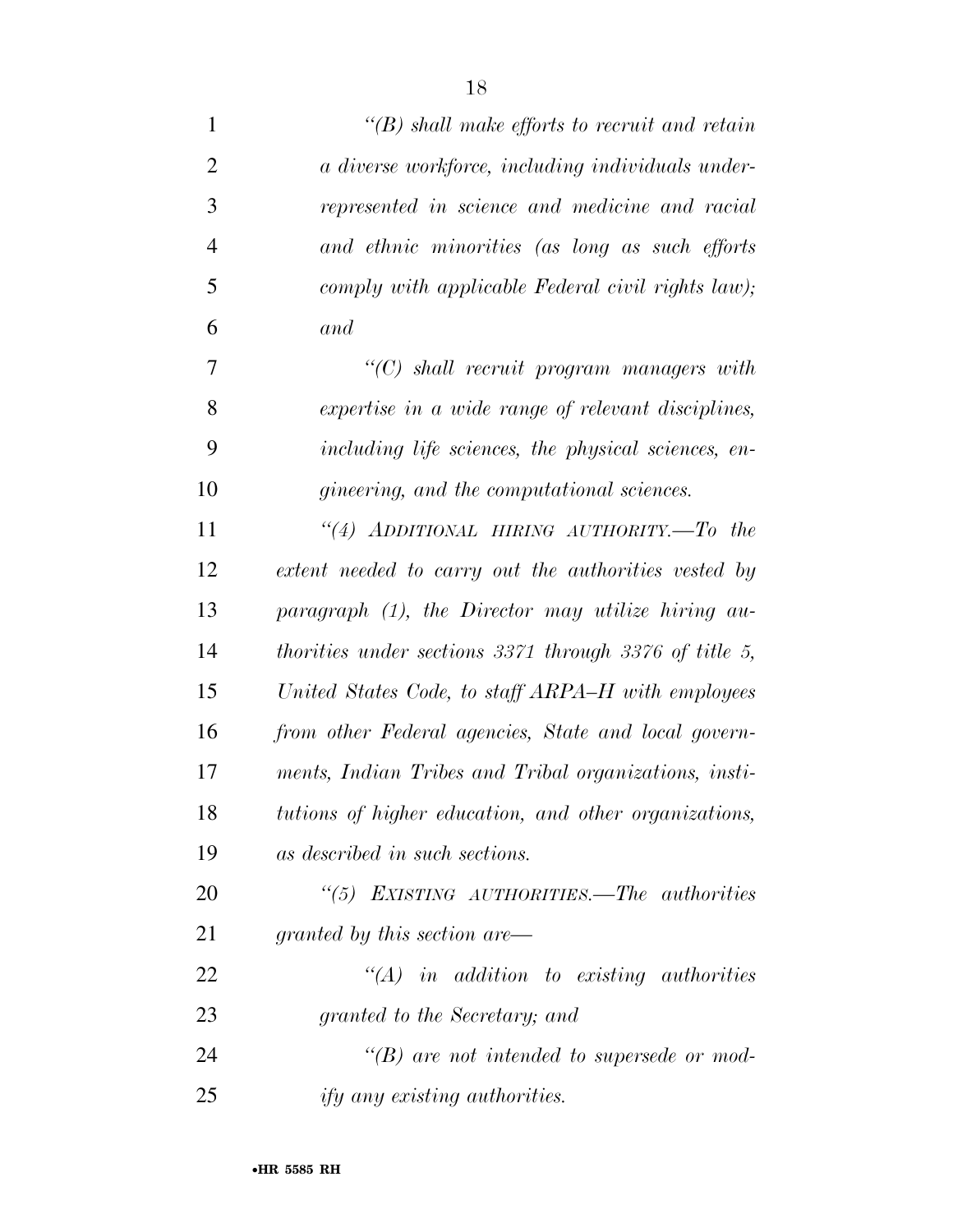| $\mathbf{1}$   | $\lq(6)$<br><b>AUTHORITY</b><br>T O<br>$\begin{array}{c} ACCEPT \end{array}$<br><b>FEDERAL</b> |
|----------------|------------------------------------------------------------------------------------------------|
| $\overline{2}$ | DETAILEES.—The Director may accept officers or em-                                             |
| 3              | ployees of the United States or members of the uni-                                            |
| $\overline{4}$ | formed service on a detail from an element of the Fed-                                         |
| 5              | eral Government on a reimbursable or a nonreimburs-                                            |
| 6              | able basis, as jointly agreed to by the heads of the re-                                       |
| 7              | ceiving and detailing elements, for a period not to ex-                                        |
| 8              | ceed 3 years.                                                                                  |
| 9              | "(k) PROGRAM MANAGERS.—                                                                        |
| 10             | "(1) IN GENERAL.—The Director shall appoint                                                    |
| 11             | program managers for 3-year terms (and may re-                                                 |
| 12             | appoint such program managers for 1 consecutive 3-                                             |
| 13             | year term) for the programs carried out by ARPA                                                |
| 14             | Н.                                                                                             |
| 15             | "(2) DUTIES.—A program manager shall—                                                          |
| 16             | $\lq (A)$ establish, in consultation with the Di-                                              |
| 17             | rector or Deputy Director, research and develop-                                               |
| 18             | ment goals for programs, including timelines                                                   |
| 19             | and milestones, and make such goals available to                                               |
| 20             | the public;                                                                                    |
| 21             | $\lq\lq B$ collaborate with experts from the Na-                                               |
| 22             | tional Institutes of Health and other Federal                                                  |
| 23             | agencies and experts in relevant scientific fields                                             |
| 24             | to identify research and development gaps and                                                  |
| 25             | <i>opportunities</i> ;                                                                         |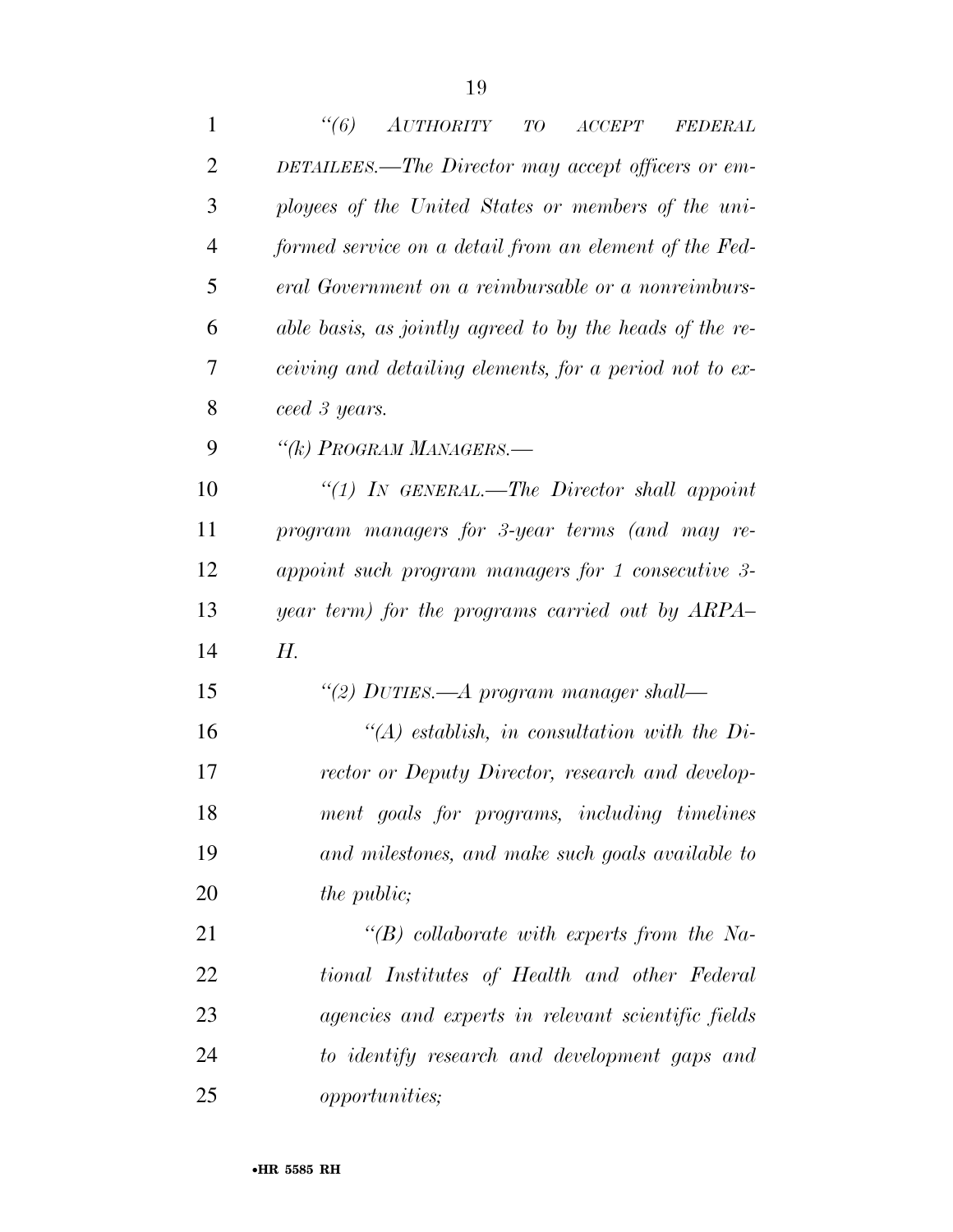| $\mathbf{1}$   | $\lq\lq C$ convene workshops and meetings, as        |
|----------------|------------------------------------------------------|
| $\overline{2}$ | needed, with entities such as patients, patient      |
| 3              | advocacy groups, practitioners, professional soci-   |
| 4              | eties, and other stakeholders to solicit input on    |
| 5              | programs and goals;                                  |
| 6              | $\lq (D)$ manage applications and proposals,         |
| 7              | through the appropriate officials for making         |
| 8              | grants, cooperative agreements, contracts, prizes,   |
| 9              | and other transaction awards for advanced re-        |
| 10             | search that may show particular promise, espe-       |
| 11             | cially in areas in which the private sector and      |
| 12             | the Federal Government have not undertaken           |
| 13             | sufficient research;                                 |
| 14             | $\lq\lq (E)$ issue funding opportunity announce-     |
| 15             | ments, using uniform administrative processes,       |
| 16             | <i>as appropriate</i> ;                              |
| 17             | $\lq (F)$ select, on the basis of merit, each of the |
| 18             | projects to be supported under a program carried     |
| 19             | out by ARPA–H, and taking into consider-             |
| 20             | $ation$ —                                            |
| 21             | $``(i)$ the scientific and technical merit           |
| 22             | of the proposed project;                             |
| 23             | $``(ii)$ the capabilities of the applicants          |
| 24             | successfully carry out the proposed<br>to            |
| 25             | project;                                             |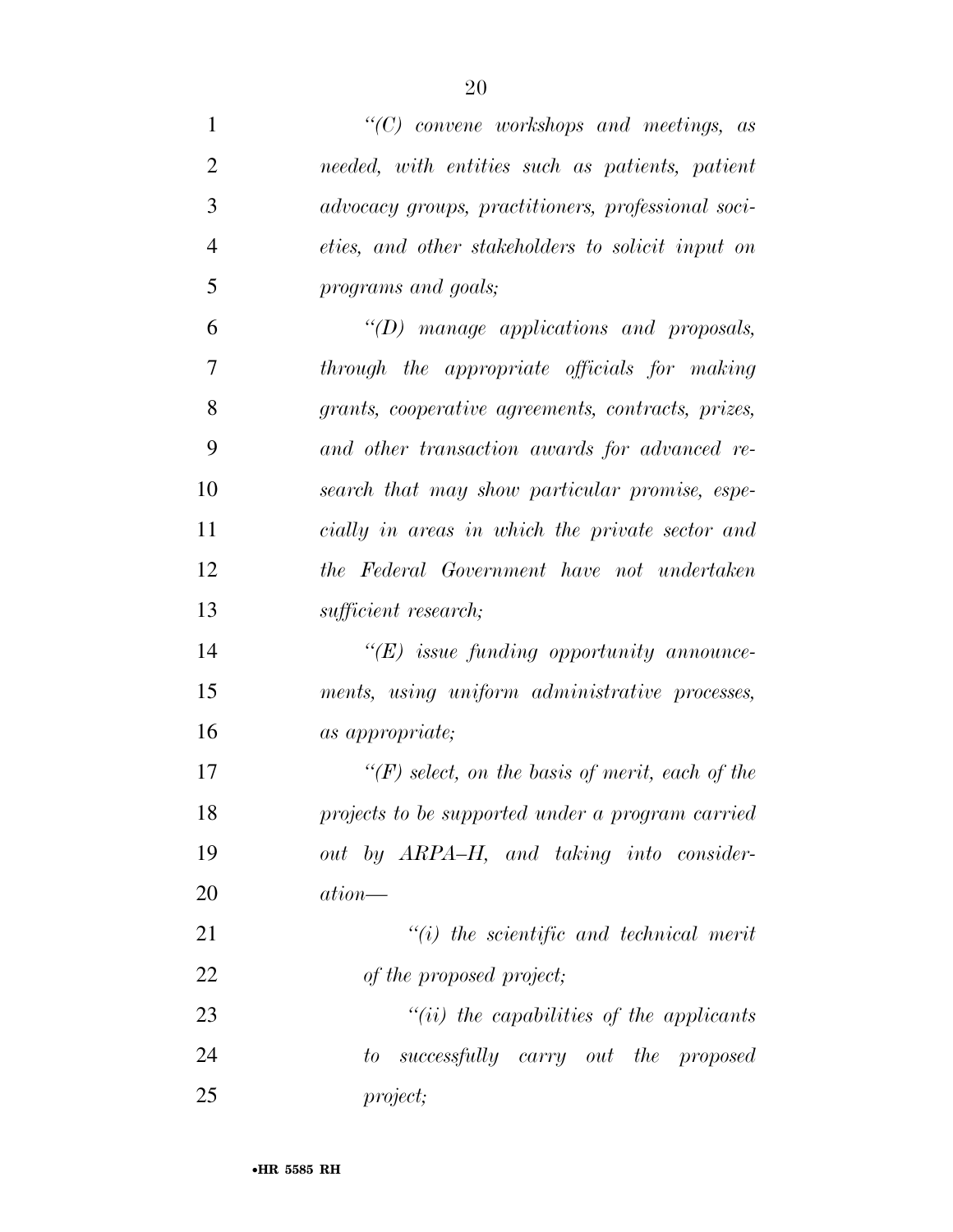- *''(iii) the unmet needs or ability to im- prove health outcomes within patient popu- lations; ''(iv) future commercial applications of the project or the feasibility of partnering with one or more commercial entities; ''(v) the potential for interdisciplinarity of the approach of the project; and ''(vi) such other criteria as established by the Director; ''(G) conduct project reviews within 18 months of funding awards to identify milestones and monitor progress of such milestones with re- spect to each project and prior to disbursement of new funds; ''(H) provide recommendations to the Direc- tor with respect to advancing the goals specified in subsection (b); ''(I) cultivate opportunities for the commer- cial application or community use of successful projects, including through the establishment of partnerships between or among awardees; ''(J) identify innovative cost-sharing ar-*
- *rangements for ARPA–H projects;*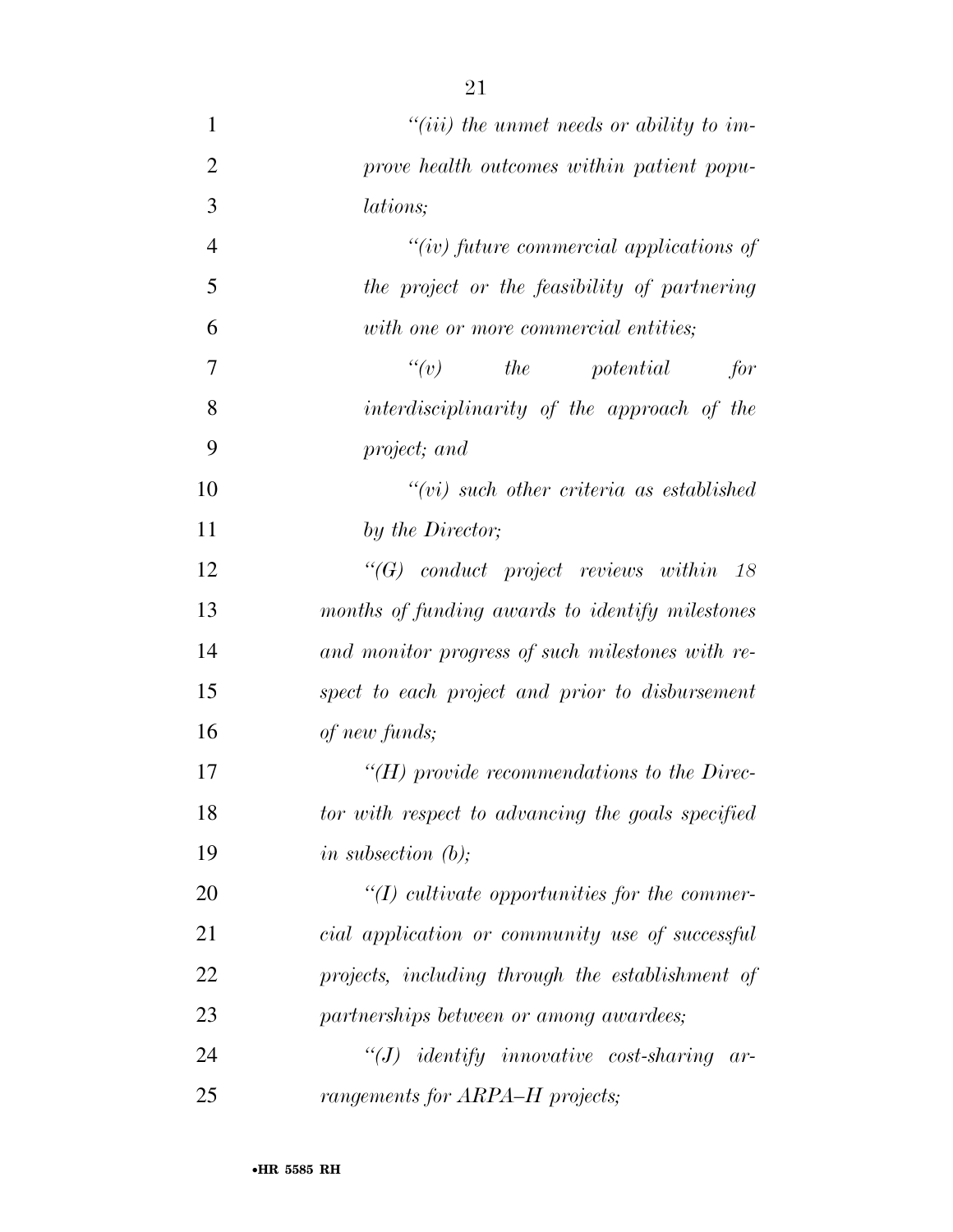| $\mathbf{1}$   | $\lq\lq (K)$ provide recommendations to expand,   |
|----------------|---------------------------------------------------|
| $\overline{2}$ | restructure, or terminate research partnerships   |
| 3              | or projects; and                                  |
| $\overline{4}$ | "(L) ensure that—                                 |
| 5              | $"(i)$ animal studies meet the Federal            |
| 6              | animal research requirements pursuant of          |
| 7              | the Public Health Service Policy on Hu-           |
| 8              | mane Care and Use of Laboratory Animals;          |
| 9              | and                                               |
| 10             | $``(ii)$ applications apply statistical           |
| 11             | modeling approaches and appropriately jus-        |
| 12             | tify animal sample sizes to meet project          |
| 13             | goals.                                            |
| 14             | "(1) REPORTS AND EVALUATION.-                     |
| 15             | "(1) ANNUAL REPORT.                               |
| 16             | "(A) IN GENERAL.—Beginning not later              |
| 17             | than 1 year after the date of enactment of this   |
| 18             | section, and each fiscal year thereafter, the Di- |
| 19             | rector shall submit a report on the actions un-   |
| 20             | dertaken, and results generated, by ARPA–H, in-   |
| 21             | cluding                                           |
| 22             | $"(i)$ a description of projects supported        |
| 23             | by ARPA–H in the previous fiscal year and         |
| 24             | whether such projects are meeting the goals       |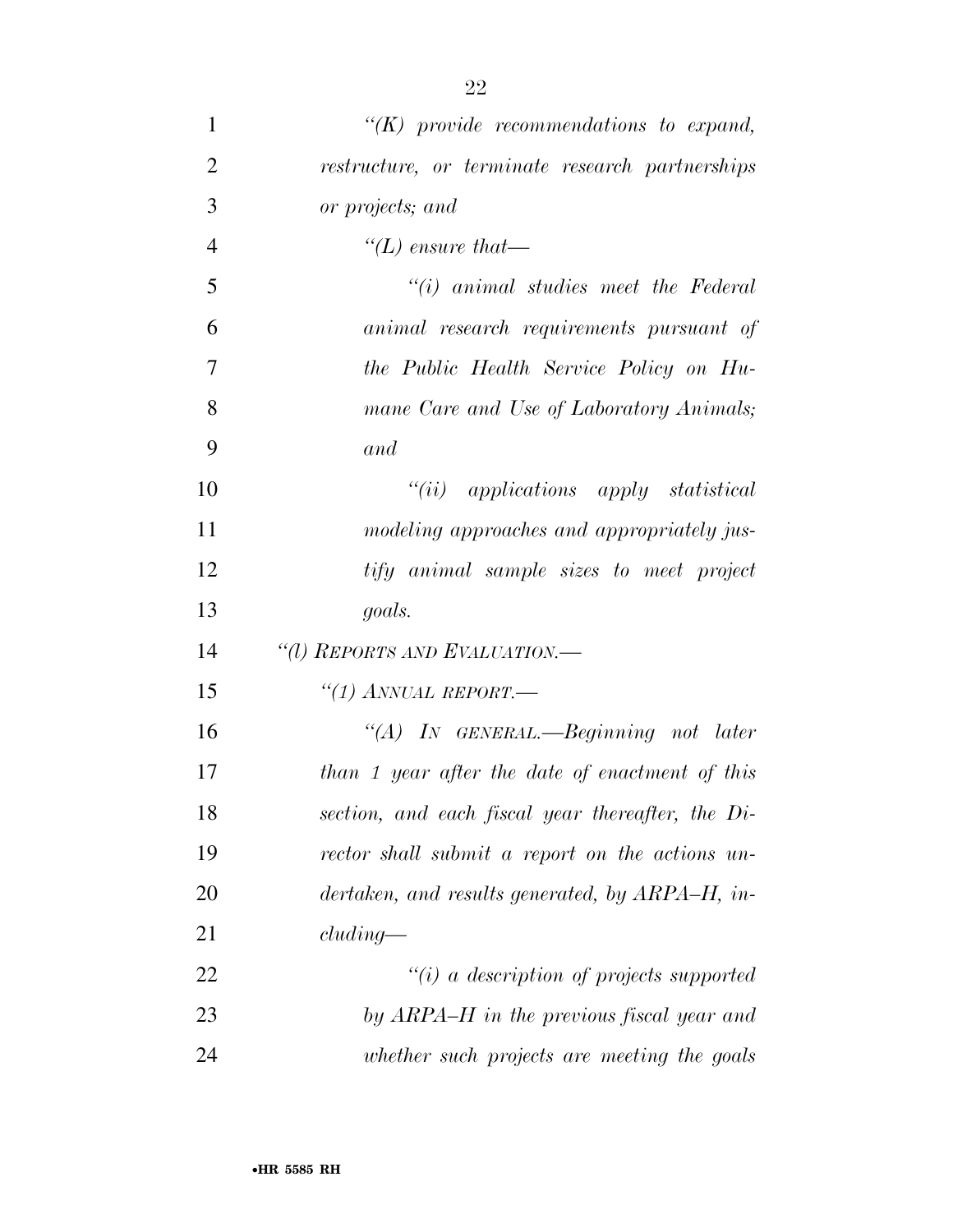| $\mathbf{1}$   | developed by the Director pursuant to sub-           |
|----------------|------------------------------------------------------|
| $\overline{2}$ | section $(c)(4)(C);$                                 |
| 3              | $``(ii)$ a description of projects termi-            |
| $\overline{4}$ | nated in the previous fiscal year, and the           |
| 5              | reason for such termination;                         |
| 6              | $``(iii)$ a description of programs start-           |
| 7              | ing in the next fiscal year, as available;           |
| 8              | $``(iv)$ activities conducted in coordina-           |
| 9              | tion with other Federal agencies;                    |
| 10             | "(v) an analysis of the extent of coordi-            |
| 11             | nation conducted pursuant to subsections             |
| 12             | $(c)(4)(F)$ and (f), including successes and         |
| 13             | barriers with respect to achieving the goals         |
| 14             | under subsection $(b)$ ;                             |
| 15             | $``(vi)$ a description of the demographic            |
| 16             | (including racial and gender) diversity if           |
| 17             | <i>available of direct recipients and performers</i> |
| 18             | in funded projects and of the ARPA-H                 |
| 19             | <i>workforce</i> ; and                               |
| 20             | " $(vii)$ a disclosure by the reward re-             |
| 21             | cipients of whether the principal investiga-         |
| 22             | tors named on the award participate in for-          |
| 23             | eign talent programs, including the provi-           |
| 24             | sion of copies of all grants, contracts, or          |
| 25             | other agreements related to such programs,           |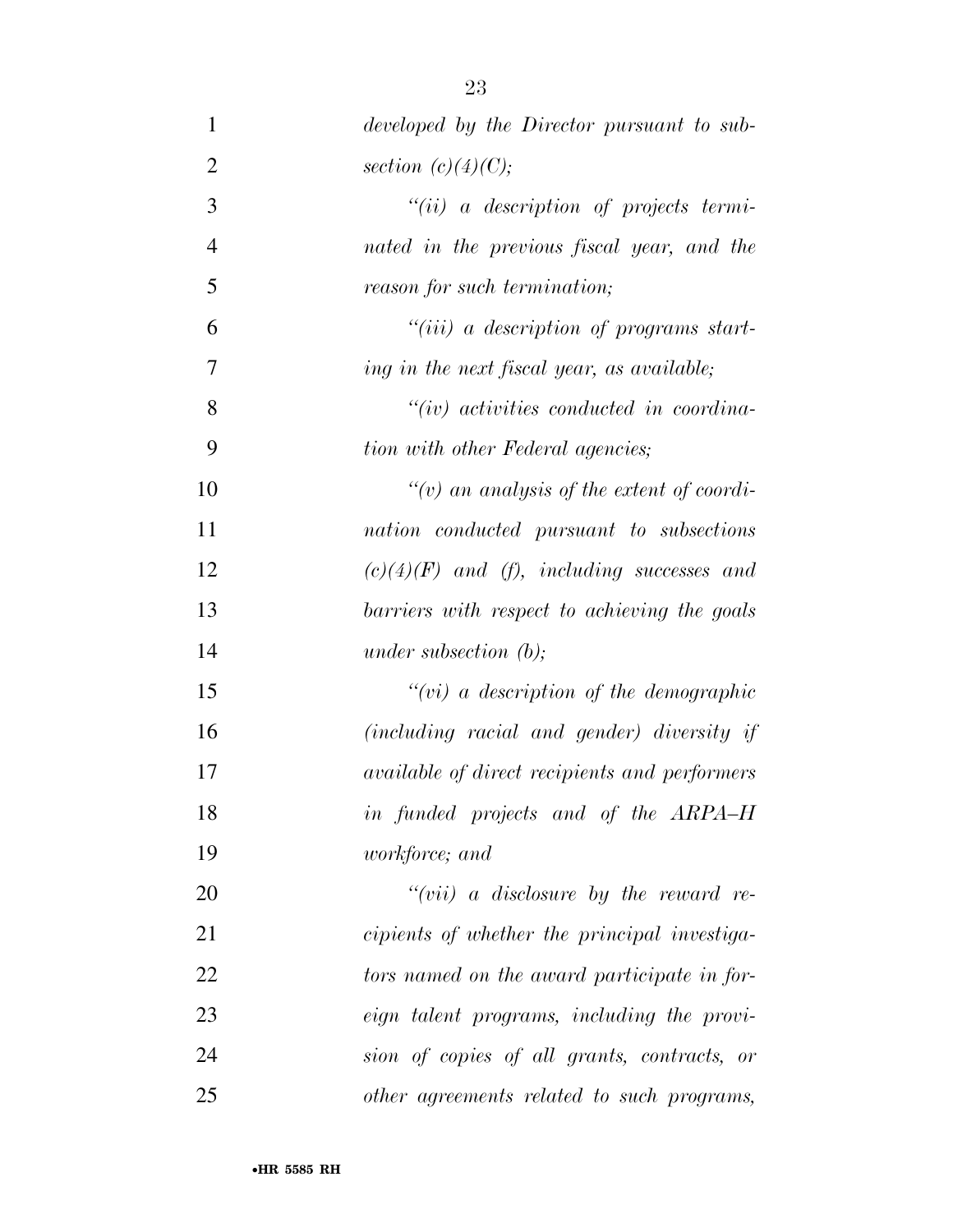| $\mathbf{1}$   | and other supporting documentation related           |
|----------------|------------------------------------------------------|
| $\overline{2}$ | to such programs, as a condition of receipt          |
| 3              | of Federal extramural biomedical research            |
| $\overline{4}$ | funding awarded.                                     |
| 5              | "(B) SUBMISSION TO CONGRESS.—The re-                 |
| 6              | port under subparagraph (A) shall be submitted       |
| 7              | $to-$                                                |
| 8              | $"(i)$ the Committee on Energy and                   |
| 9              | Commerce and the Committee on Appro-                 |
| 10             | priations of the House of Representatives;           |
| 11             | and                                                  |
| 12             | $``(ii)$ the Committee on Health, Edu-               |
| 13             | cation, Labor, and Pensions and the Com-             |
| 14             | mittee on Appropriations of the Senate.              |
| 15             | "(2) EVALUATION.—                                    |
| 16             | "(A) IN GENERAL.—Not later than 5 years              |
| 17             | after the date of the enactment of this section, the |
| 18             | Secretary shall enter into an agreement with the     |
| 19             | National Academies of Sciences, Engineering,         |
| 20             | and Medicine under which the National Acad-          |
| 21             | emies agree to study and evaluate whether            |
| 22             | $ARPA-H$ is meeting the goals specified in sub-      |
| 23             | section $(b)$ .                                      |
| 24             | "(B) SUBMISSION OF RESULTS.—The agree-               |
| 25             | ment entered into under subparagraph (A) shall       |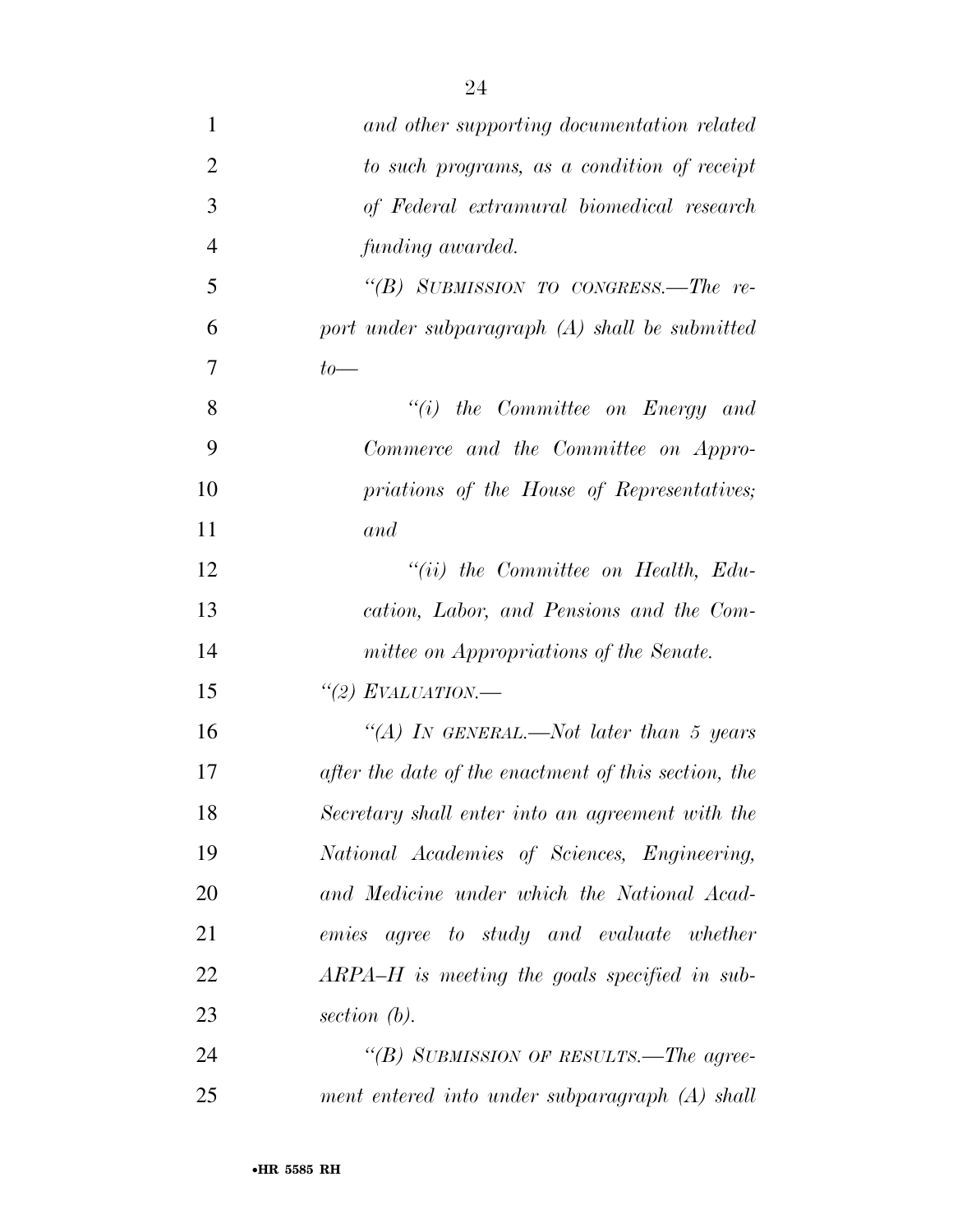*require the National Academies of Sciences, En- gineering, and Medicine to submit the results of the evaluation conducted under such agreement to the Secretary, the Committee on Energy and Commerce of the House of Representatives, and the Committee on Health, Education, Labor, and Pensions of the Senate.* 

 *''(m) STRATEGIC PLAN.—Not later than 1 year after the date of the enactment of this section, and every 3 years thereafter, the Director shall provide to the relevant commit- tees of Congress a strategic plan describing how ARPA–H will carry out investments each fiscal year in the following 3-year period.* 

 *''(n) INDEPENDENT REVIEW.—Not later than 1 year after the date of the enactment of this section, and every 3 years thereafter, the Comptroller General of the United States shall conduct an independent review of the research portfolio of the Department of Health and Human Services, including ARPA–H, the National Institutes of Health, the Food and Drug Administration, and the Biomedical Ad-vanced Research and Development Authority—* 

 *''(1) to assess the degree of unnecessary duplica-tion of existing Federal programs and projects; and*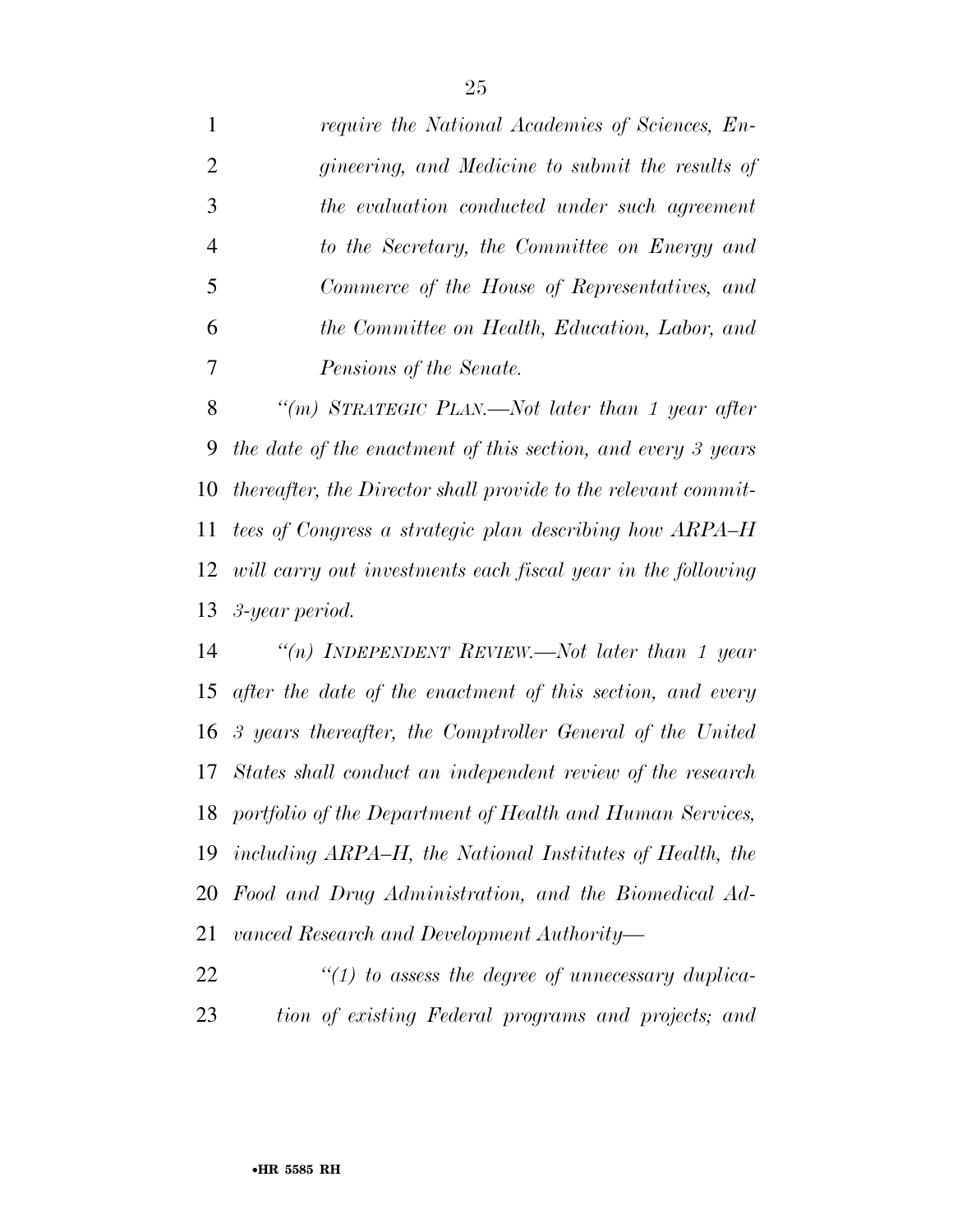| $\mathbf{1}$   | $\lq(2)$ to make recommendations regarding any           |
|----------------|----------------------------------------------------------|
| $\overline{2}$ | potential reorganization, consolidation, or termi-       |
| 3              | nation of such programs and projects.                    |
| $\overline{4}$ | "(o) PRIORITIZATION.—The Director shall—                 |
| 5              | $"(1)$ prioritize awarding grants, cooperative           |
| 6              | agreements, contracts, prizes, and other transaction     |
| 7              | awards to domestic recipients conducting the research    |
| 8              | on transformative health technology in the United        |
| 9              | States;                                                  |
| 10             | $\lq(2)$ as appropriate and practicable, ensure that     |
| 11             | nondomestic recipients of any grants, cooperative        |
| 12             | agreements, contracts, prizes, and other transactions    |
| 13             | under this section are conducting research in collabo-   |
| 14             | ration with a domestic recipient;                        |
| 15             | $\lq(3)$ not award any grants, cooperative agree-        |
| 16             | ments, contracts, prizes, and other transactions to      |
| 17             | nondomestic recipients subject to malign foreign in-     |
| 18             | fluence or organized under the laws of a malign for-     |
| 19             | eign country; and                                        |
| 20             | $\lq(4)$ in accordance with the requirements of          |
| 21             | chapter 33 of title 41, United States Code, and the      |
| 22             | Federal Acquisition Regulation, only award grants,       |
| 23             | cooperative agreements, contracts, prizes, and other     |
| 24             | transactions to individual persons that do not have      |
| 25             | more than $\beta$ ongoing concurrent grants, cooperative |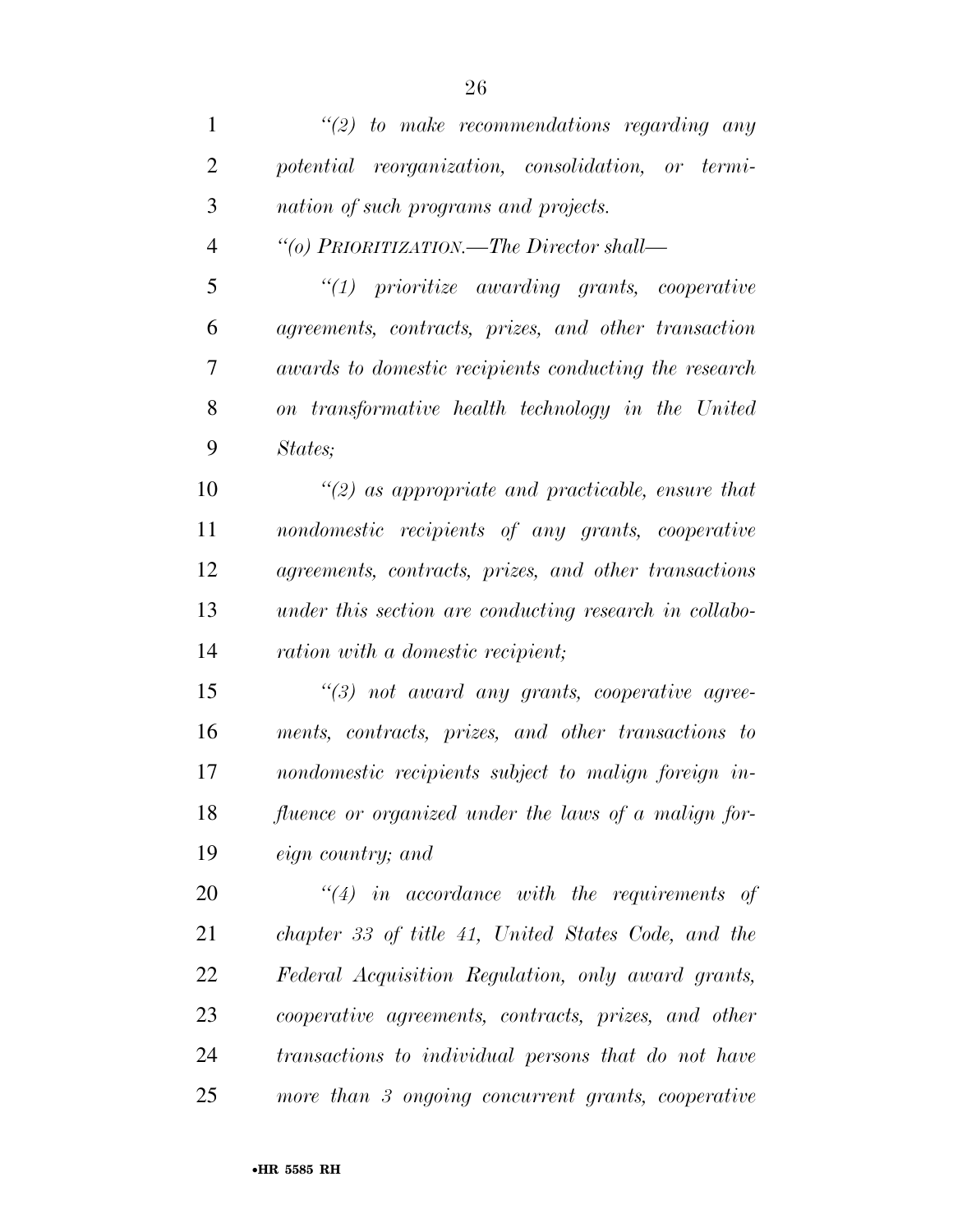| 1              | agreements, contracts, prizes, and other transactions           |
|----------------|-----------------------------------------------------------------|
| $\overline{2}$ | under this section.                                             |
| 3              | "(p) ADDITIONAL CONSULTATION.—In carrying out                   |
| $\overline{4}$ | this section, the Director may consult with—                    |
| 5              | $\lq(1)$ the President's Council of Advisors<br>$\overline{on}$ |
| 6              | Science and Technology;                                         |
| 7              | $\lq(2)$ peers in the scientific community, including           |
| 8              | academia and industry;                                          |
| 9              | $\lq(3)$ an existing advisory committee providing               |
| 10             | advice to the Secretary or the head of any operating            |
| 11             | or staff division of the Department;                            |
| 12             | $\lq(4)$ a new interagency research council orga-               |
| 13             | nized to support the programs of ARPA–H and to                  |
| 14             | provide advice and assistance on—                               |
| 15             | "(A) specific program tasks; or                                 |
| 16             | "(B) the overall direction of ARPA–H; and                       |
| 17             | $\lq(5)$ any other entity the Director may deem ap-             |
| 18             | propriate.                                                      |
| 19             | "(q) ARPA-H INTERAGENCY RESEARCH COUNCIL.-                      |
| 20             | "(1) IN GENERAL.—The Director shall establish                   |
| 21             | an interagency advisory committee to be known as the            |
| 22             | ARPA-H Interagency Research Council (referred to                |
| 23             | in this subsection as the 'Research Council').                  |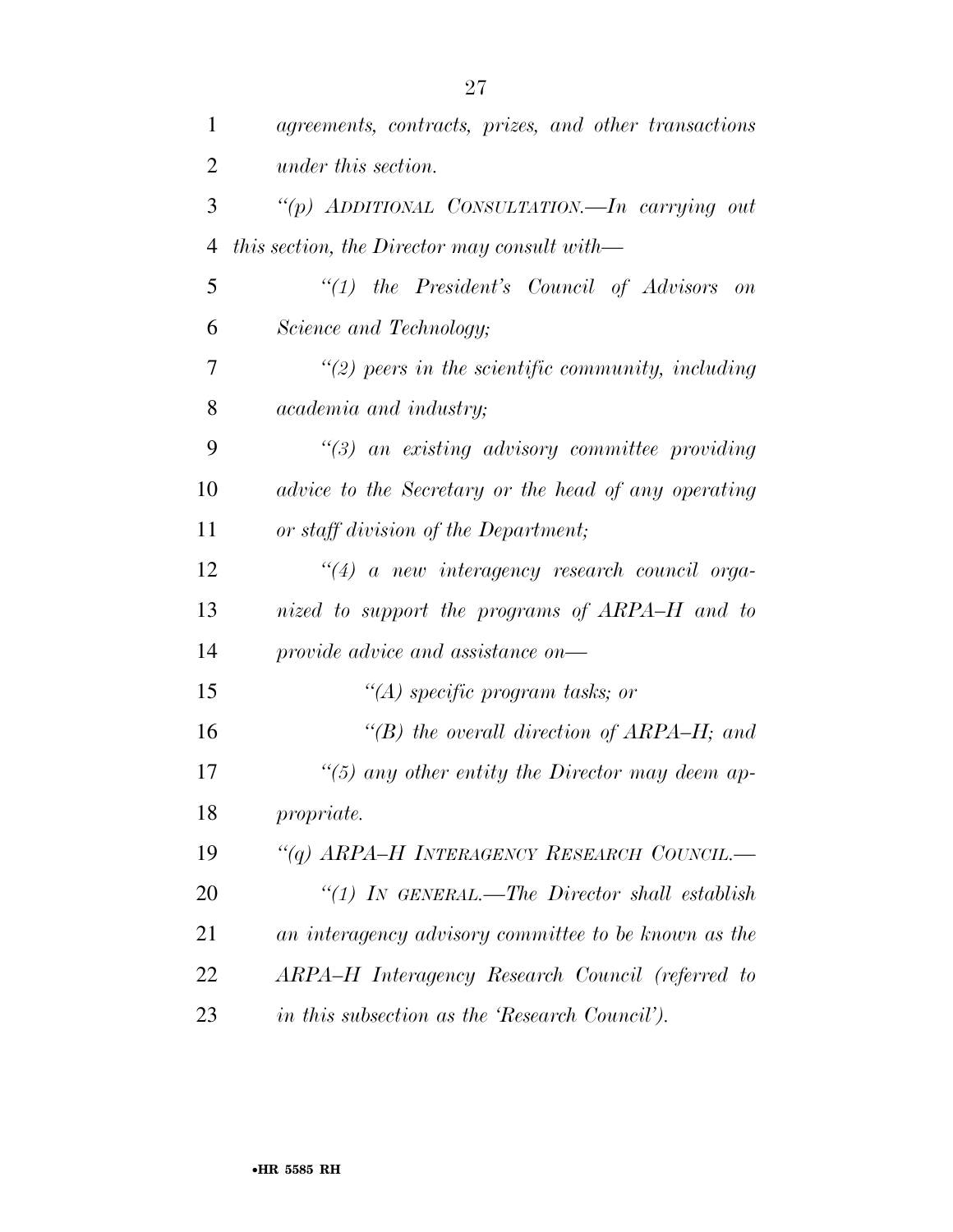| $\mathbf{1}$   | "(2) MEMBERSHIP.—The Research Council may            |
|----------------|------------------------------------------------------|
| $\overline{2}$ | include any or all of the following members, or des- |
| 3              | <i>ignees:</i>                                       |
| $\overline{4}$ | "(A) The Director of the National Institutes         |
| 5              | of Health.                                           |
| 6              | $\lq\lq B$ The Director of National Center for       |
| 7              | Advancing Translational Sciences.                    |
| 8              | "(C) The Director of Office of Science and           |
| 9              | Technology Policy.                                   |
| 10             | "( $D$ ) The Commissioner of Food and Drugs.         |
| 11             | " $(E)$ The Director of the Biomedical Ad-           |
| 12             | vanced Research and Development Authority.           |
| 13             | " $(F)$ The Director of the Centers for Disease"     |
| 14             | Control and Prevention.                              |
| 15             | $\lq\lq G$ ) The Administrator of the Centers for    |
| 16             | Medicare & Medicaid Services.                        |
| 17             | " $(H)$ The Director of the Agency for               |
| 18             | Healthcare Research and Quality.                     |
| 19             | "(I) The Director of the Office of Minority          |
| 20             | Health.                                              |
| 21             | "(J) The Administrator of the Health Re-             |
| 22             | sources and Services Administration.                 |
| 23             | "(K) The Director of the Defense Advanced            |
| 24             | Research Projects Agency.                            |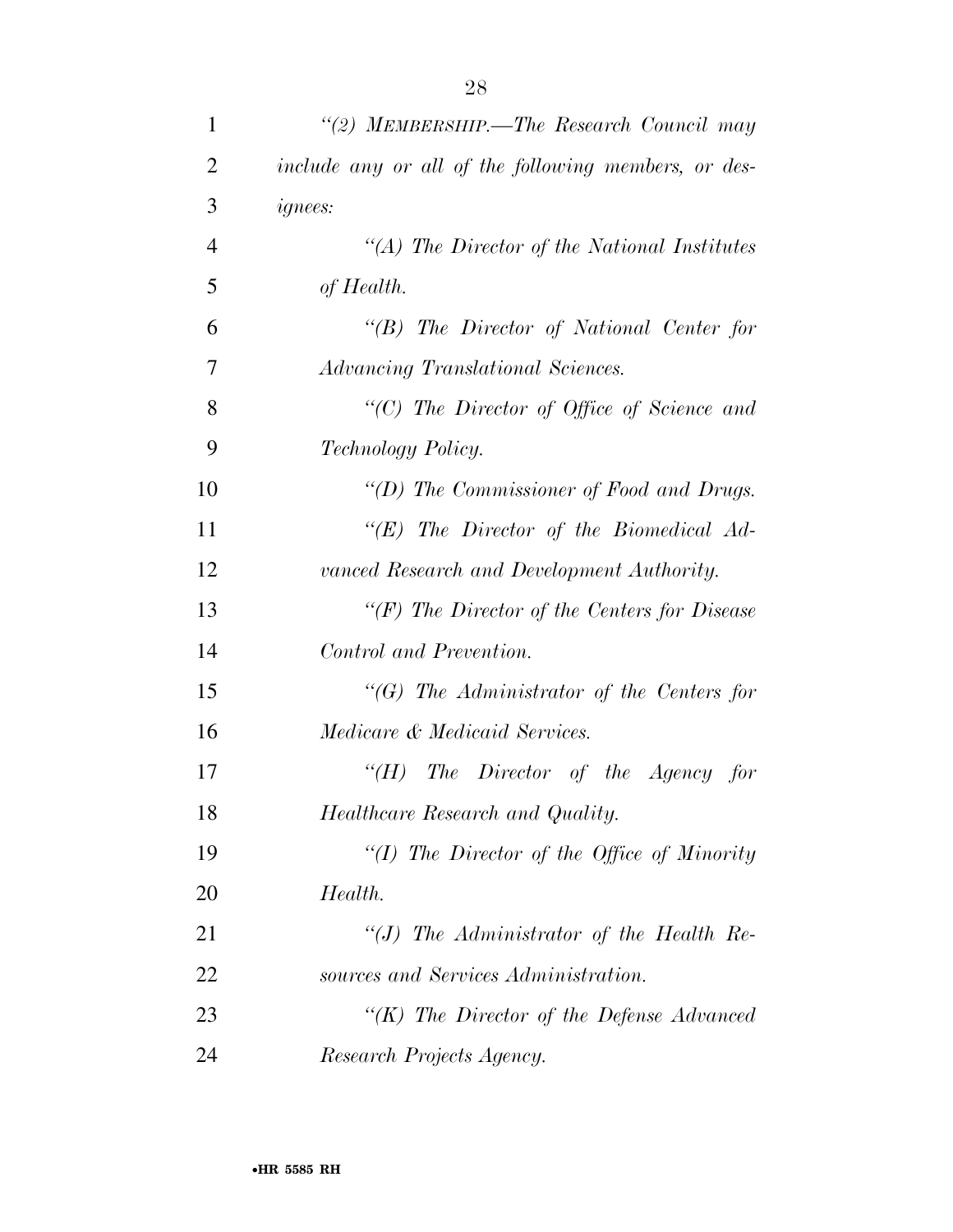| $\mathbf{1}$   | $\lq\lq L$ ) The Director of the National Science   |
|----------------|-----------------------------------------------------|
| $\overline{2}$ | Foundation.                                         |
| 3              | "(M) The Director of the Office of Science"         |
| $\overline{4}$ | of the Department of Energy.                        |
| 5              | $\lq (N)$ The Director of the Advanced Research     |
| 6              | Projects Agency–Energy.                             |
| 7              | "(O) The Assistant Secretary for Prepared-          |
| 8              | ness and Response.                                  |
| 9              | "(P) Representatives of any Federal agency          |
| 10             | with subject matter expertise that the Director     |
| 11             | determines is necessary for the successful comple-  |
| 12             | tion of a project carried out pursuant to this sec- |
| 13             | tion.                                               |
| 14             | "(Q) Any other entity the Director may              |
| 15             | deem appropriate.                                   |
| 16             | "(3) DUTIES.—The Research Council shall ad-         |
| 17             | <i>vise the Director, including by</i> —            |
| 18             | $\lq (A)$ making recommendations on—                |
| 19             | $``(i)$ research priorities that will pro-          |
| 20             | vide the greatest return on investment with         |
| 21             | respect to improving human health;                  |
| 22             | "(ii) avoiding duplication of efforts in            |
| 23             | the Federal Government; and                         |
| 24             | $``(iii)$ improving coordination<br>with            |
| 25             | other Federal agencies; and                         |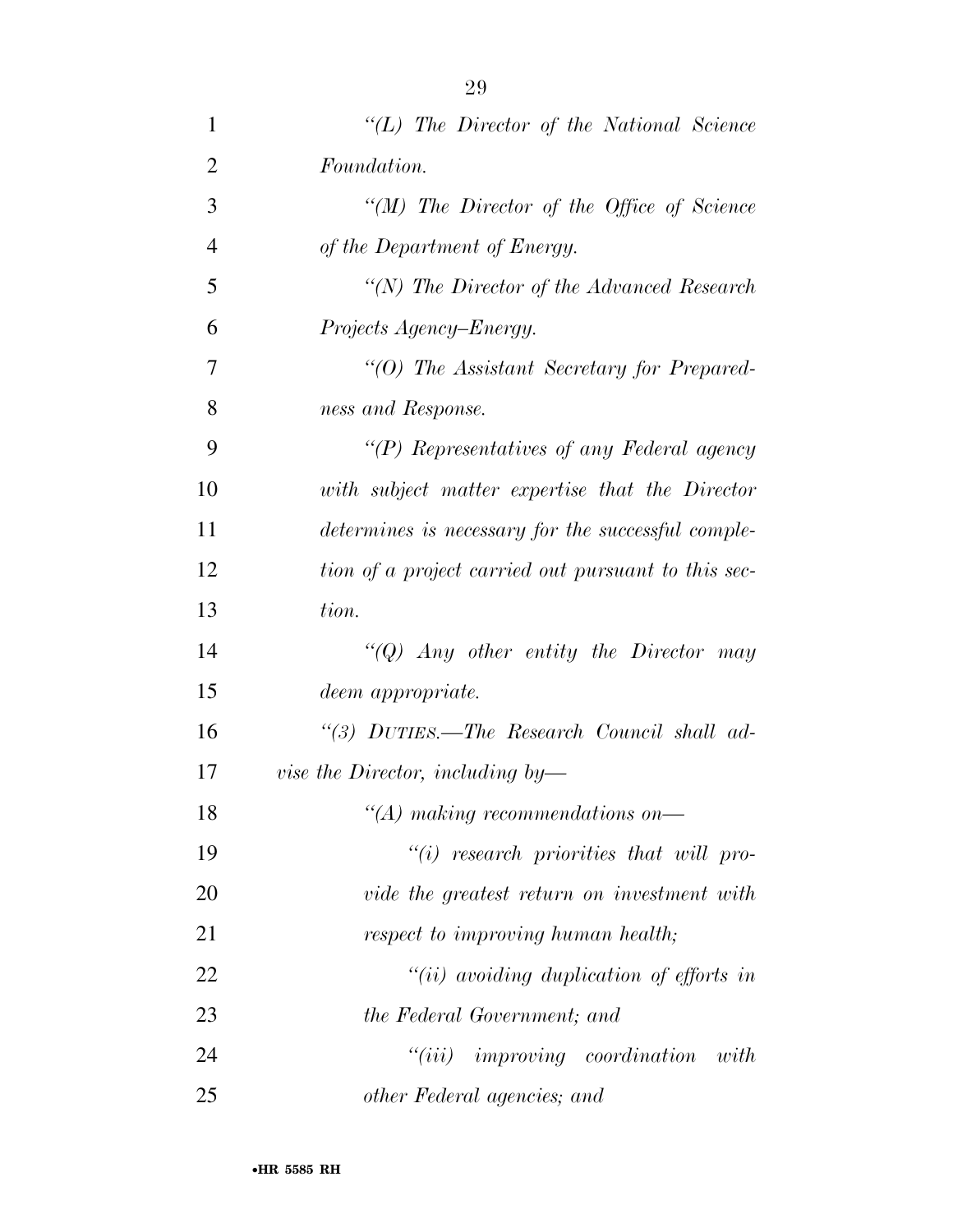| $\lq\lq B$ identifying and developing strategies                 |
|------------------------------------------------------------------|
| to address regulatory, reimbursement, and mar-                   |
| ket barriers to commercialization or adoption of                 |
| transformative health technologies, including                    |
| technologies intended to preempt serious disease.                |
| "(4) ADVISORY NATURE.—The function of the                        |
| Research Council shall be advisory in nature. Nothing            |
| in this subsection shall be construed as granting the            |
| Research Council authority over any activities or                |
| functions of ARPA–H.                                             |
| "(5) MEETINGS.—Not later than 1 year after the                   |
| date of the enactment of this section, and every fiscal          |
| year thereafter, the Director shall convene meetings of          |
| the Research Council, including conferences or work-             |
| shops, as needed. The Research Council may function              |
| through established or ad hoc committees, task forces,           |
| or interagency groups to-                                        |
| $\mathcal{H}(A)$ share information on health innova-             |
| tions funded by ARPA–H; and                                      |
| $\lq\lq B$ receive input on areas of particular                  |
| promise for ARPA–H projects.                                     |
| " $(r)$ TECHNOLOGY TRANSFER OFFICE.—The Director                 |
| may establish within ARPA-H an Office of Technology              |
| Transfer to facilitate, where appropriate, the transfer of fed-  |
| 25 erally-owned or federally-originated technology to recipients |
|                                                                  |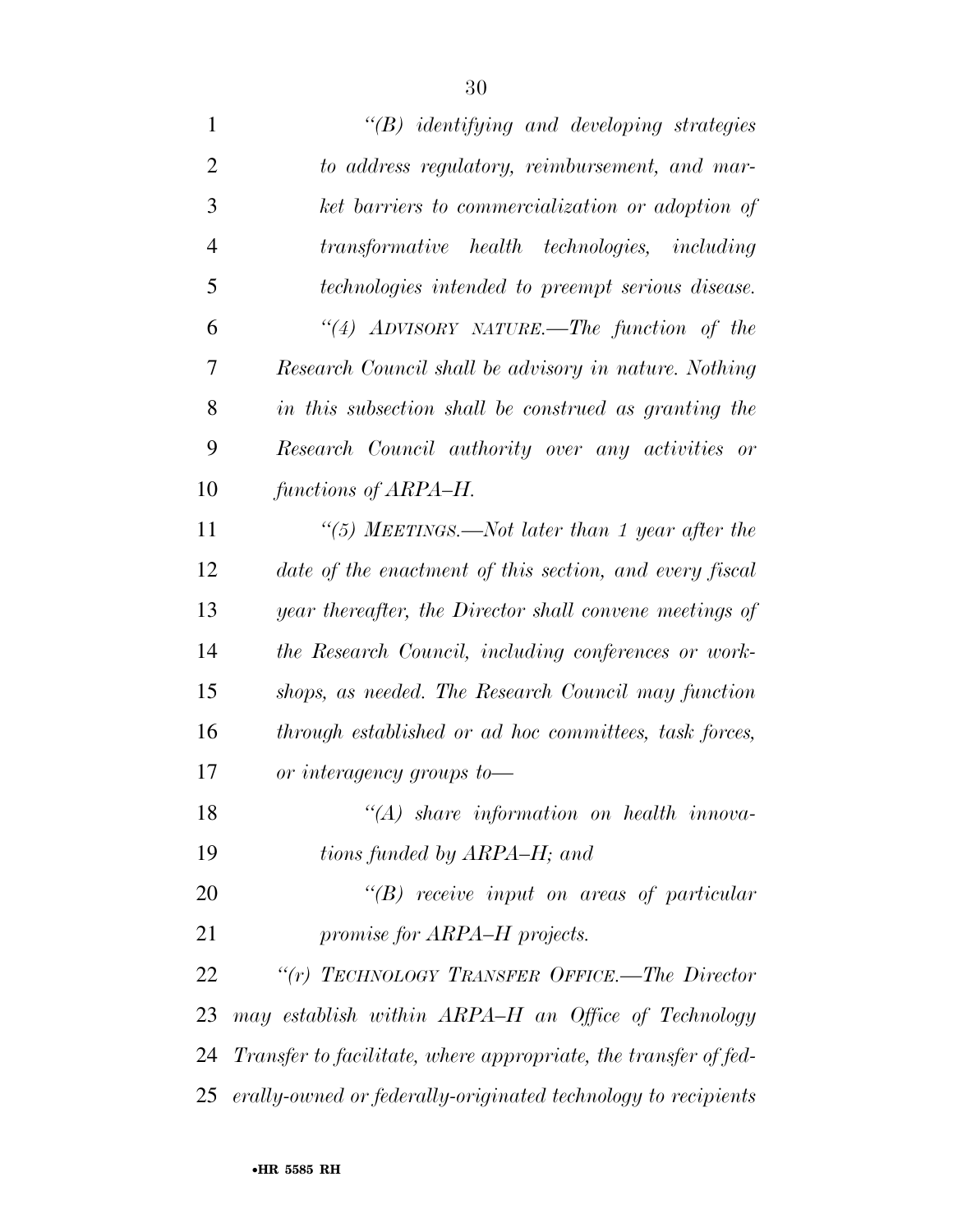*of an award under this section (other than Federal Govern-ment entities).* 

| 3              | "(s) FOLLOW-ON PRODUCTION AWARD AUTHORITY.-            |
|----------------|--------------------------------------------------------|
| $\overline{4}$ | "(1) In GENERAL.—An other transaction entered          |
| 5              | into by the Director under subsection $(h)(1)$ for a   |
| 6              | project may provide for the award of a follow-on pro-  |
| 7              | duction contract or transaction to the participants in |
| 8              | the transaction by ARPA–H or another Federal agen-     |
| 9              | cy. For purposes of this paragraph, such an other      |
| 10             | transaction includes all individual subprojects award- |
| 11             | ed under the transaction to a consortium of United     |
| 12             | States industry and academic institutions.             |
| 13             | $\lq(2)$<br>RELATION TO COMPETITIVE<br>PROCE-          |
| 14             | DURES.—A follow-on production contract or trans-       |
| 15             | action under paragraph (1) may be awarded to the       |
| 16             | participants in the transaction without the use of     |
|                |                                                        |

 *competitive procedures (as defined in section 152 of title 41, United States Code), notwithstanding the re- quirements of division C of subtitle I of such title 41, if—* 

 *''(A) competitive procedures were used for the selection of parties for participation in the other transaction; and*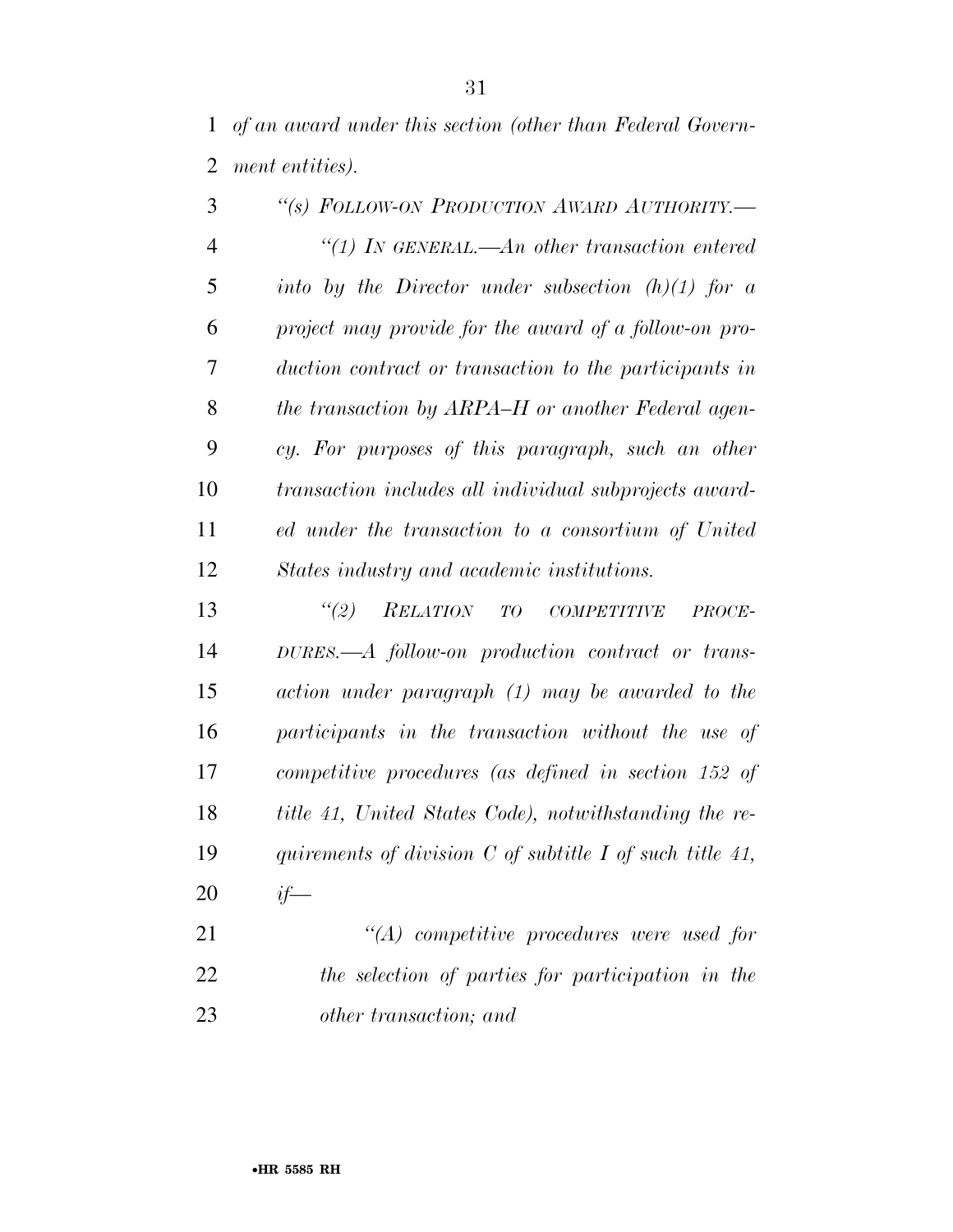| $\mathbf{1}$   | $\lq\lq B$ the participants in the other trans-         |
|----------------|---------------------------------------------------------|
| $\overline{2}$ | action successfully completed the project provided      |
| 3              | for in the transaction.                                 |
| $\overline{4}$ | "(3) $PRECONDITION. -A follow-on production$            |
| 5              | contract or transaction may be awarded pursuant to      |
| 6              | this subsection when the Director determines that an    |
| $\overline{7}$ | individual project or subproject as part of a consor-   |
| 8              | tium is successfully completed by the participants.     |
| 9              | "(4) CLARIFICATION.—Award of a follow-on pro-           |
| 10             | duction contract or transaction pursuant to this sub-   |
| 11             | section shall not be made contingent upon the success-  |
| 12             | ful completion of all activities within a consortium as |
| 13             | a condition for an award for follow-on production of    |
| 14             | a successfully completed project or subproject within   |
| 15             | that consortium.                                        |
| 16             | $O$ <i>THER AUTHORITIES.—Contracts</i><br>(5)<br>and    |
| 17             | transactions entered into by ARPA-H pursuant to         |
| 18             | this subsection may be awarded pursuant to division     |
| 19             | $C$ of subtitle I of title 41, United States Code, or   |
| 20             | under such procedures, terms, and conditions as the     |

 *Director or head of such agency may establish by reg-ulation.* 

 *''(t) RULE OF CONSTRUCTION.—The authorities under this section, with respect to the Director, are additional au-*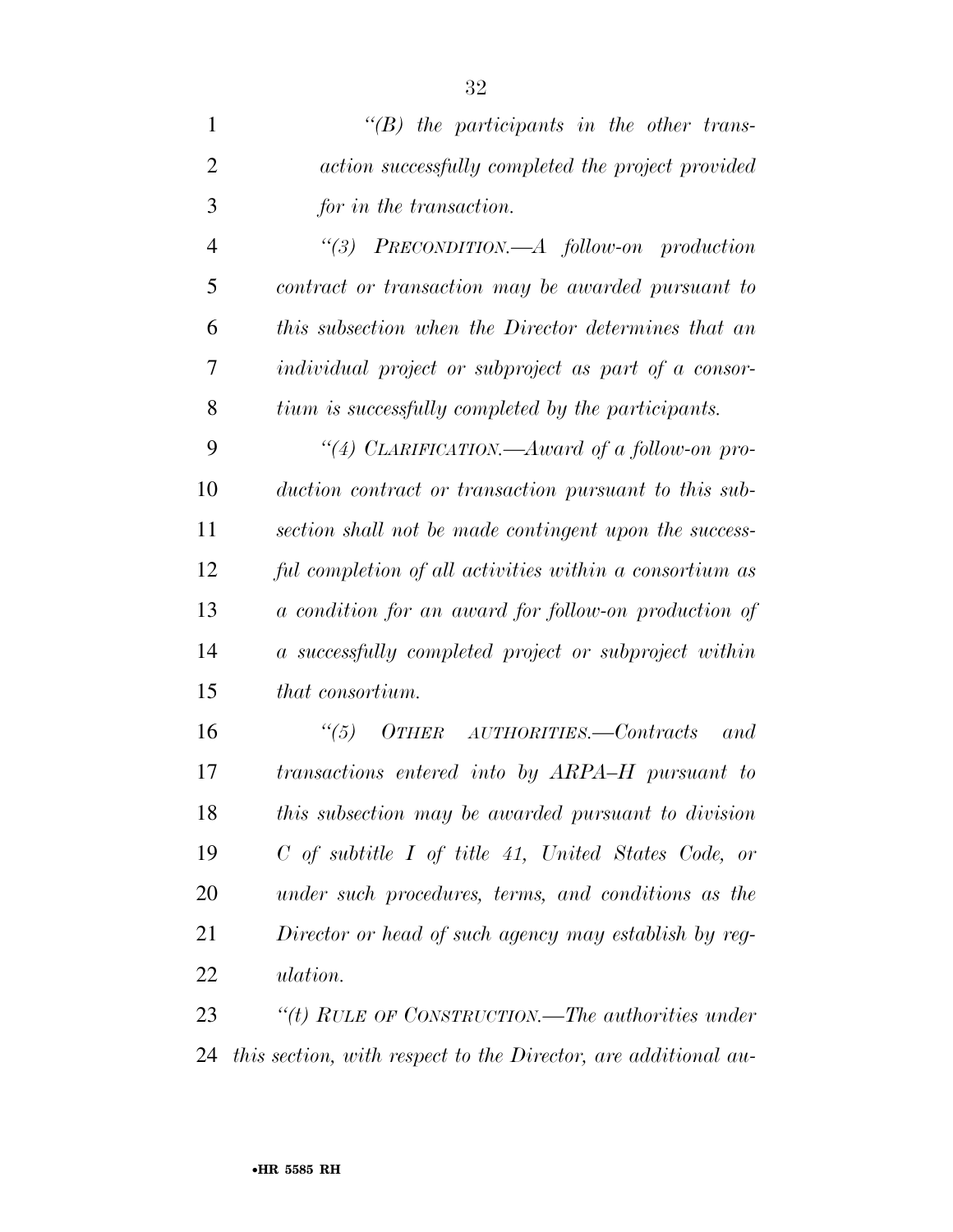*thorities that do not supersede or modify any existing au-*

| $\overline{2}$ | <i>thorities.</i>                                     |
|----------------|-------------------------------------------------------|
| 3              | "( <i>u</i> ) DEFINITIONS.—In this part:              |
| $\overline{4}$ | "(1) ADVANCED PROOFS OF CONCEPT.—The term             |
| 5              | 'advanced proofs of concept' means data, a prototype, |
| 6              | or other experimental evidence that—                  |
| 7              | $\lq (A)$ may precede the development of trans-       |
| 8              | formative health technologies; and                    |
| 9              | $\lq\lq(B)$ demonstrates the feasibility of a new     |
| 10             | <i>concept.</i>                                       |
| 11             | "(2) BIOLOGICAL PRODUCT.—The term 'biologi-           |
| 12             | cal product' has the meaning given such term in sec-  |
| 13             | tion $351(i)$ .                                       |
| 14             | "(3) DEPARTMENT.—The term 'Department'                |
| 15             | means the Department of Health and Human Serv-        |
| 16             | ices.                                                 |
| 17             | "(4) DRUG; DEVICE.—The terms 'drug' and 'de-          |
| 18             | vice' have the meanings given such terms in section   |
| 19             | 201 of the Federal Food, Drug, and Cosmetic Act.      |
| 20             | "(5) FEDERAL ACQUISITION REGULATION.-The              |
| 21             | term 'Federal Acquisition Regulation' means the Fed-  |
| 22             | eral Acquisition Regulation issued pursuant to sec-   |
| 23             | tion $1303(a)(1)$ of title 41, United States Code.    |
|                |                                                       |
|                |                                                       |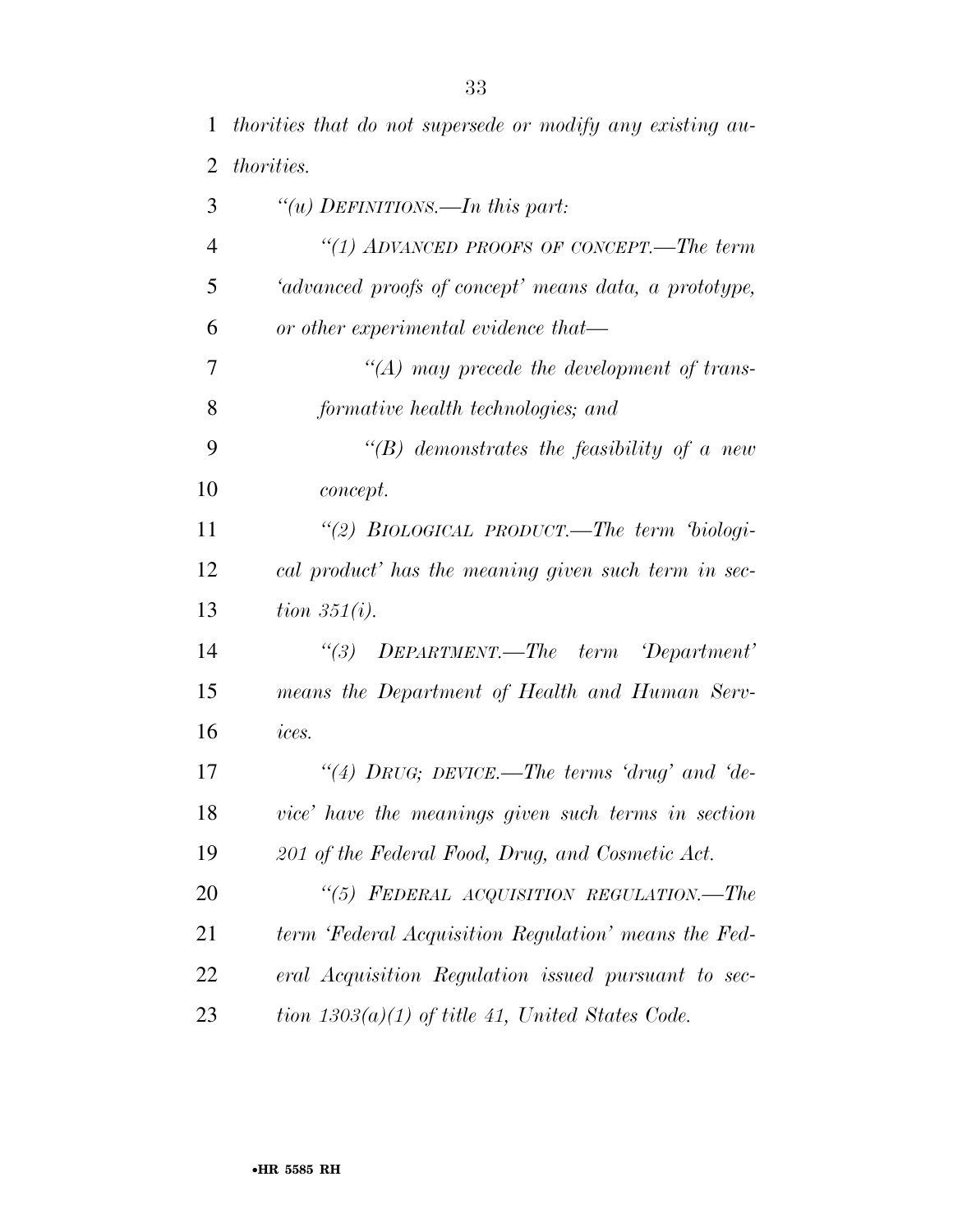| "(6) FEDERAL AGENCY.—The term 'Federal                       |
|--------------------------------------------------------------|
| agency' has the meaning given such term in section           |
| 3371 of title 5, United States Code.                         |
| "(7) PRIZE.—The term 'prize' means a prize as                |
| such term is used in section 24 of the Stevenson-            |
| Wydler Technology Innovation Act of 1980.                    |
| "(8) TRANSFORMATIVE HEALTH TECHNOLOGY.-                      |
| The term 'transformative health technology' means a          |
| drug, biological product, intervention, platform, tool,      |
| or device—                                                   |
| $\lq (A)$ that should be prioritized to detect, di-          |
| agnose, mitigate, prevent, cure, or treat a serious          |
| disease or medical condition for which there are             |
| unmet needs; and                                             |
| "(B) for which—                                              |
| $``(i)$ significant scientific uncertainty                   |
| and regulatory risk exist; or                                |
| $``(ii)$ incentives in the commercial                        |
| market are unlikely to result in the ade-                    |
| quate or timely development of such drug,                    |
| biological product, intervention, platform,                  |
| tool, or device.                                             |
| "(v) AUTHORIZATION OF APPROPRIATIONS.—There is               |
| authorized to be appropriated \$500,000,000 for each of fis- |
|                                                              |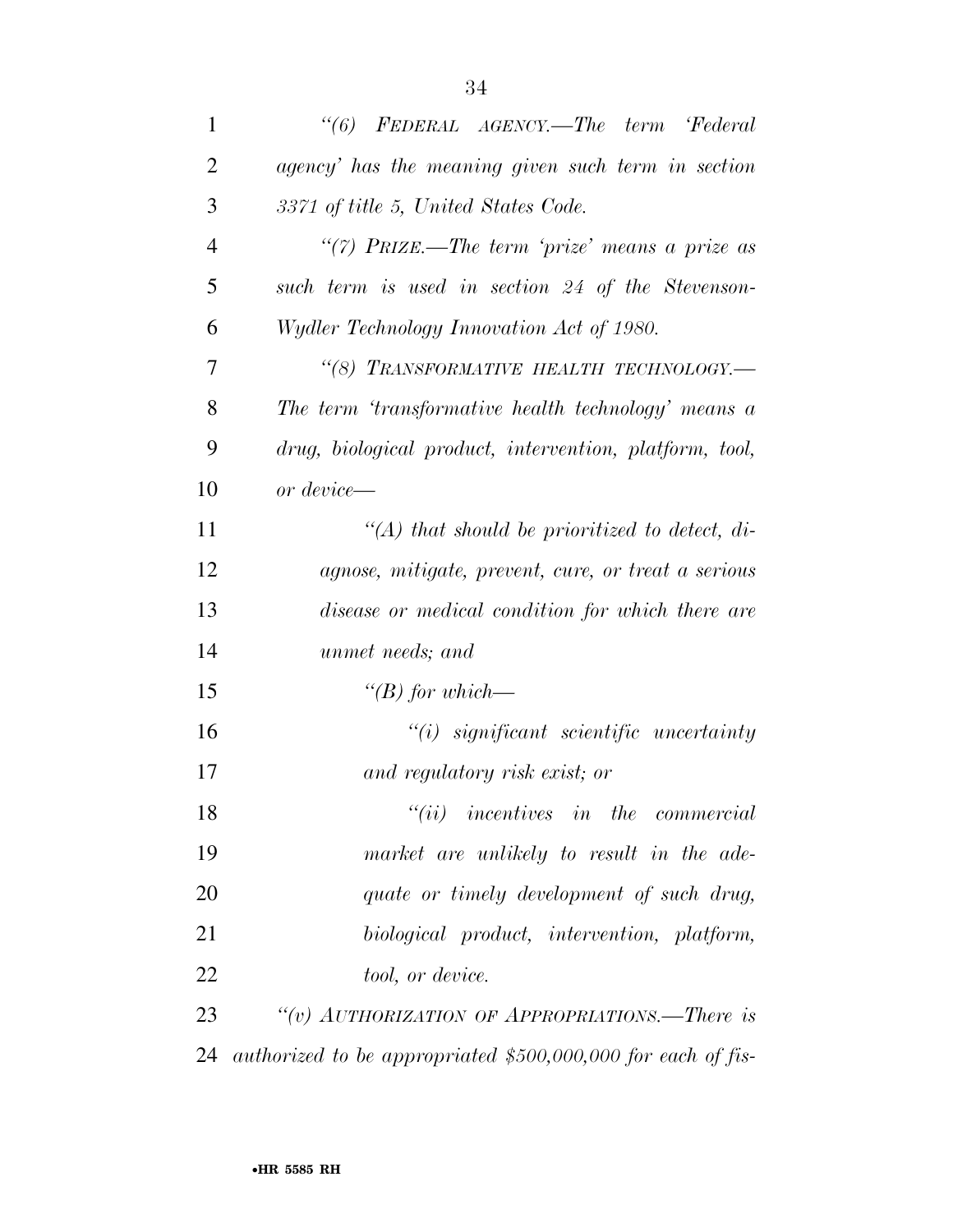- *cal years 2023 through 2027, to remain available until ex-*
- *pended.''.*